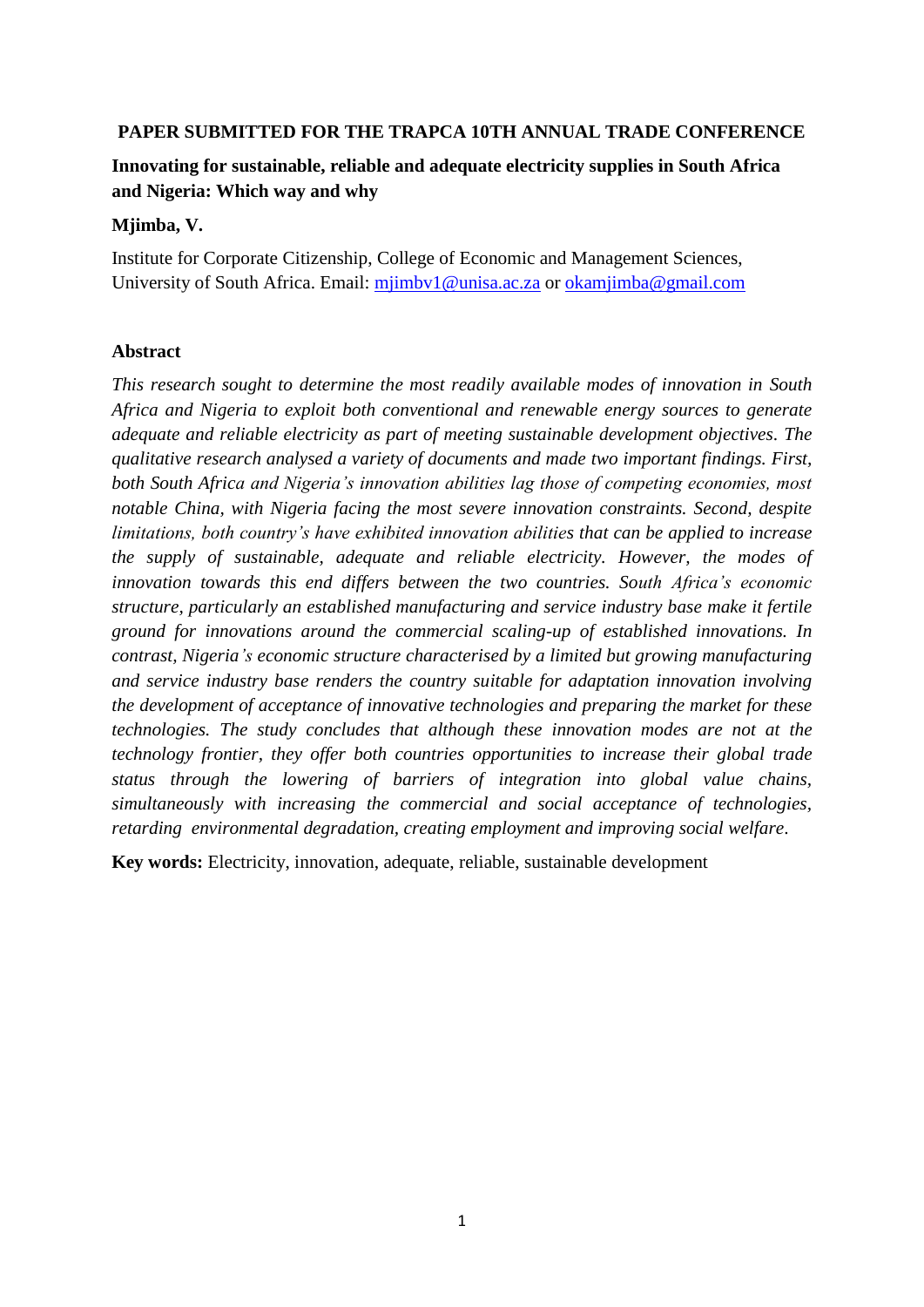## **Introduction**

The search for means to improve the living standards of the majority of citizens in the developing countries has been the pre-occupation of a variety of stakeholders. The intensity of the search increased towards the end of the  $20<sup>th</sup>$  century and continues in the  $21<sup>st</sup>$  century. One of the reasons for underdevelopment is the difference between the attention that developed economies pay for improving the output, efficiency, and profitability of economic activity compared to their lesser developed counterparts. Improvements result from either the employment of new technologies or the reconfiguration of existing technologies. This process is the essence of innovation. It partly explains the state of being developed or underdeveloped.

A major economic development and growth challenge of the  $21<sup>st</sup>$  century is the sustainable provision of appropriate, adequate and reliable stock of infrastructure in a manner that addresses social, environmental and economic inequities and related concerns. The sustainability consideration has gained currency against the challenge of balancing these three concerns that traditionally have been viewed as being in conflict (Campbell, 1996). This is because the modern world has come to realise that achieving 'harmony' between these objectives is critical for long term human survival. The argument is that not only are economic growth and development compatible with environmental protection but in fact, equal consideration of the two aspects can actually yield better economic growth and development (Jacobs, 2013). For developing economies this realisation is important because the economic development technologies that previously gave minimal consideration to this balance are now frowned upon. Policy advice is to avoid or minimise the employment of such technologies and instead seek those that simultaneously enhance economic, environmental and human welfare.

The question is; how can this policy advice be implemented? A readily available and viable response to this question is; innovate. Innovation can make a difference in addressing developmental challenges such as the provision of relevant, adequate and reliable infrastructure that is appropriate to the sustainable development objective(s). Accepting this assertion, this paper explores the current and potential role of innovation in supplying sustainable electricity to power the economic, social and environmental development aspirations of Nigeria and South Africa. The two countries make up the largest (Nigeria based on gross domestic product, GDP) and the most sophisticated (South Africa) economies in Africa. Noting that the nature of innovation is determined by available capacities and capabilities inherent in both the hard and soft infrastructure, this article seeks to meet a single objective; determining the appropriate mode (s) of innovation available to Nigeria and South Africa that can enable the development of appropriate, adequate, reliable and sustainable electricity supply infrastructure. The focus on electricity is important. A reliable supply of electricity is, *ceteris paribus,* critical for the development and maintenance of a competitive manufacturing and service industry base. One of the oldest policy recommendations advanced to primary resource-rich developing economies is creating an adequate and reliable stock of hard and soft infrastructure to support the development of a manufacturing and service industry base to reduce dependence on primary commodities (Auty, 2004; 2000). The advice derives from the political and economic ills that resource richness has been identified to present under specific institutional and policy regimes (Sachs and Warner, 1995; 1999; Auty, 1998).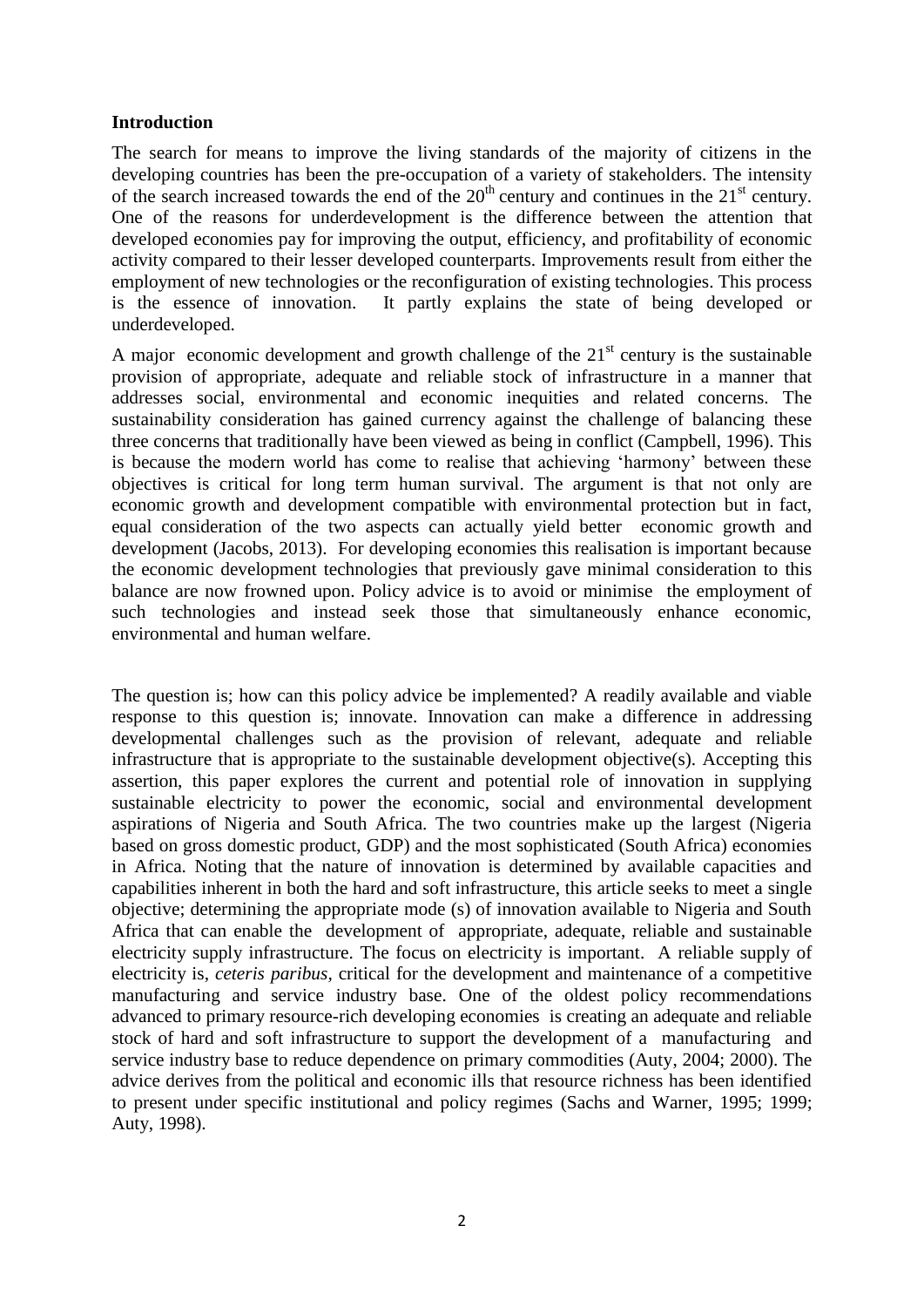African governments appear to have taken this policy advice and are diversifying their economies. The Economist (2015), reports that in 2015 the African continent was host of the 12 of the 20 fastest-growing global economies with a footprint in the manufacturing, services and technology sectors. This development implies that these economies are increasingly availing themselves to the positive terms of trade offered by these manufactures and services. This has international trade implications. One such implication is that they are entering the global competitive market of international trade in manufacturers and services. Being innovative is important for staying at the forefront of these industries and earning the associated higher rents. Under the current international development policy regime, a major challenge is to ensure that the appropriate and desired competitive advantage is built and maintained in an economically, environmentally and socially sustainable manner. This paper explores this endeavour through the lenses of electricity supply. The paper unfolds in five major sections including this introduction. The next section briefly outlines the methodology that guided the research.

## **Methodology**

The research advanced to answer a single question: what is the appropriate mode of innovation in South Africa and Nigeria to develop and exploit a sustainable, adequate and reliable electricity supply infrastructure stock? Sustainable development and its related concepts of climate change management and green economy transition have gained prominence. They are key considerations in the formulation, development and operation of almost all modern economic and social infrastructure and activities. To this end, this qualitative research followed the document analysis route to analyse policy and practice sustainability issues in the electricity industry. Document analysis is a systematic procedure for reviewing or evaluating documents (Bowen, 2009). Documents contain text and images that have been recorded without a researcher's intervention. The researcher examines and interprets the text and images (the data) to develop empirical knowledge and gain understanding of the meaning of the data (Ibid). The data informing this research were accessed data from a variety of sources. Secondary data on competitiveness indicators and manufacturing output were retrieved from the Global Competitiveness Index and World Bank databases. Data on government policy and legislation was retrieved from online available and accessible publications. Further, the research also analysed relevant academic publications on innovation theories and policy analysis.

### **Conceptualising the electricity supply**-**sustainable development- innovation links**

Adequate and reliable energy supplies have been positively identified as key determinants for economic growth (and development) and the reduction of poverty (International Energy Agency [IEA], 2002). Lorde et al., (2010) used a neo-classical aggregate production model treating capital, labour, technology, and energy as separate inputs to demonstrate the effect of electricity supply on economic growth. They established a positive relationship between economic growth and non-residential electricity consumption. Wolde-Rufael (2006) emphasised the same. The scholar added that while an adequate and reliable electricity supply was not the panacea for economic development (in sub-Saharan Africa) it was nevertheless an important one. They further stated that such infrastructure should be developed together with the necessary policy and legislative adjustments to ensure an efficient delivery of electricity and other growth and development facilitating factors.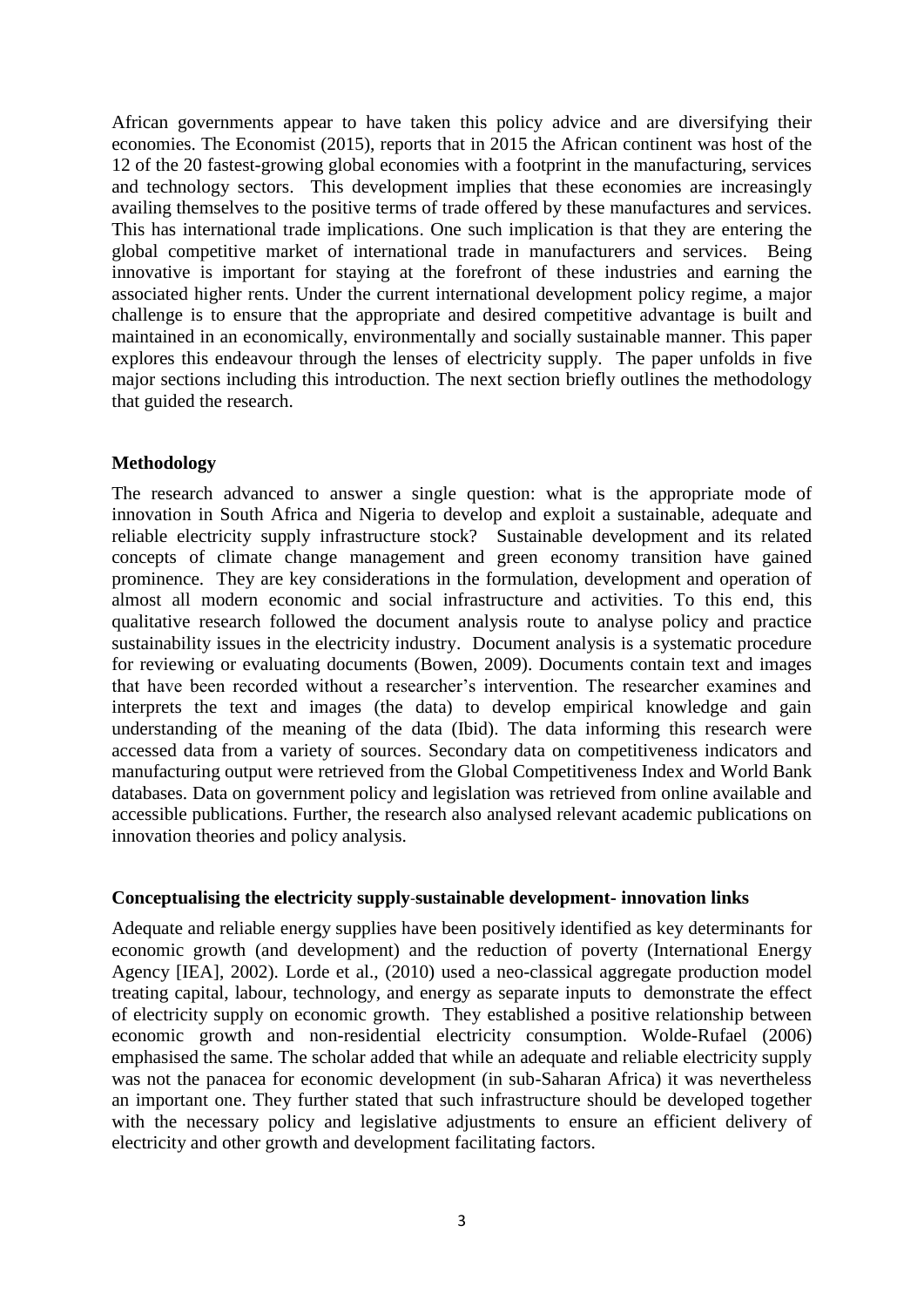However, there is a challenge. The current sources of electricity have been identified as major contributors to environmental degradations most notable climate change. The electricity industry contribution to the climate change phenomenon is through the burning of fossil fuels that emit greenhouse gases (GHGs). A key focus of climate change management under the broader sustainable development concept umbrella is seeking means to reduce or eliminate electricity generation activities that emit GHGs. However, and cognisant of the importance of electricity for economic development and growth and human well-being, the challenge is to ensure that the alternative technologies do not compromise any aspect the triple objectives of sustainable development (Kates et al., 2005). Within this realm, the sustainable development discourse has evolved over the years and has come to be viewed under the green growth concept lenses. The evolution and new name derive from the need to spur the global economy out of an economic recession triggered by the 2008 financial collapse first in the United State of America and later in Western Europe. Thus, the green economy concept has emerged as a conduit for realising some of the sustainable development objectives. Climate change management remains the core of the concepts' practice and policy focus. This management falls into two broad theories and practices: climate change adaptation and climate change mitigation.

Climate change adaptation refers to all adjustments in natural or human systems in response to actual or expected climatic stimuli or their effects which, moderate harm or exploits beneficial opportunities arising from climate change (International Panel on Climate Change [IPCC], 2001). The adjustments seek to moderate the adverse effects of climate change and/or to exploit any arising opportunities. The adjustments involve the development of infrastructure that can withstand or aid to cope with the adverse impacts of climate change such as floods, storms and droughts. Climate change mitigation pertains to all human activities aimed at reducing the emissions or enhancing the sinks of greenhouse (Klein et al., 2005). This is realised through technical and infrastructure investments, renewable energy implementation (to reduce climate change and improve energy security), as well as improving energy generation, transmission and use efficiencies (Laukkonen et al., 2009). A common feature of both climate change management approaches is the need to invest in the appropriate, adequate and reliable infrastructures. One of the challenges to this end is modifying entrenched infrastructure hardware and economic and social practices and replacing them with a combination of novel and modifications of this infrastructure and practices. This task dictates the need for innovation(s) that cuts across disciplines, social and economic, political and all other socially constructed boundaries.

Innovation describes the process of searching for, developing, adapting, imitating and adopting technologies that are new to a specific context (Dosi, 1998). Two opposing schools of thought conceptualise this process. The first is a linear model of innovation that argues that "science leads to technology and technology satisfies market needs," (Gibbons et al., 1994:51). The second is the systems of innovation model that disputes the linear model presentation of innovation as a unidirectional process following a linear path that begins with research, then proceed to the processes of development, design and engineering, and production, and terminates with the successful introduction of new products and processes. Instead, it argues that the process in non-linear as it comprises a series of feedback loops (Dantas, 2015) (Figure 1)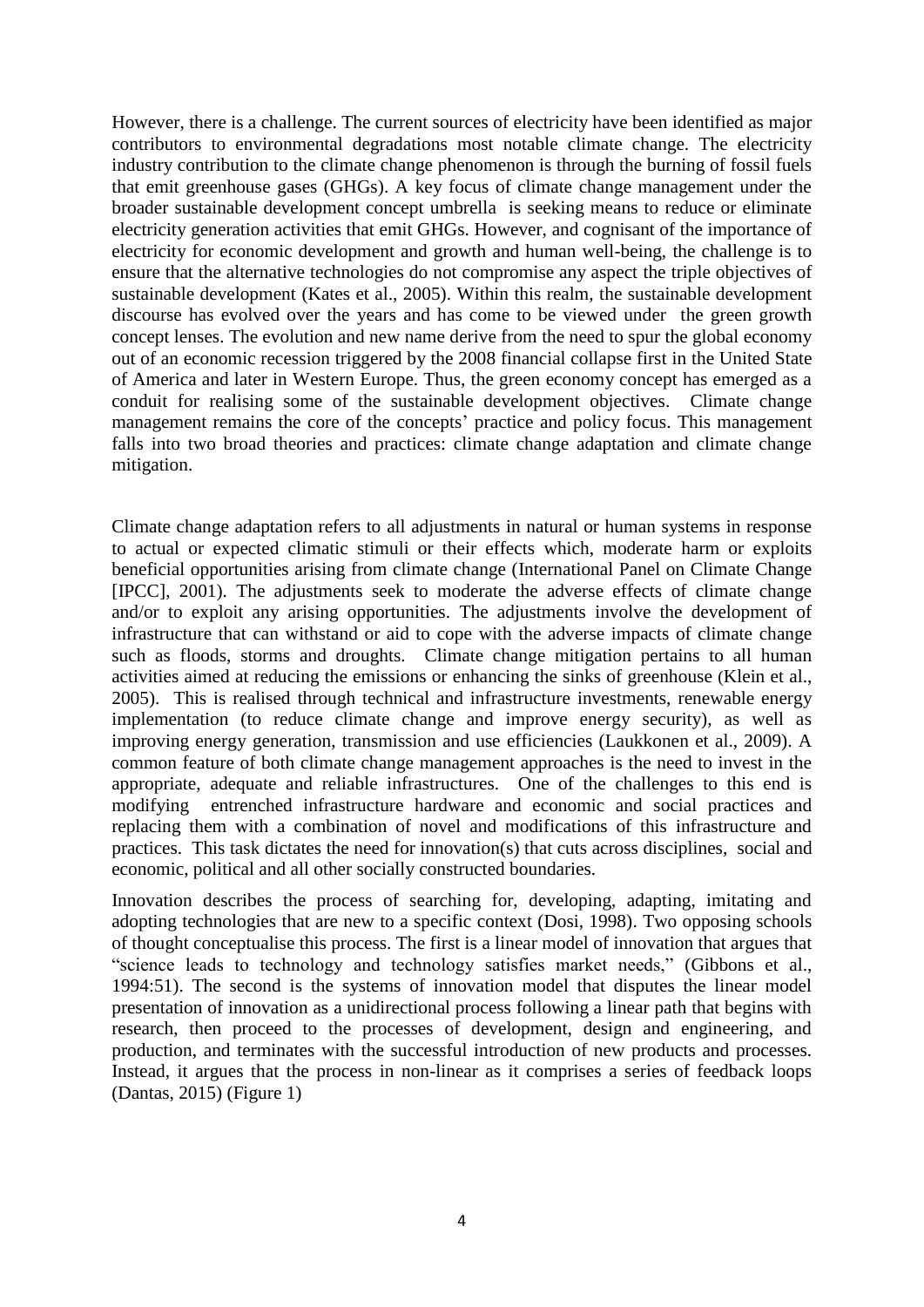

Figure 1: An illustration of feedback loop in an innovation system

### Source: IRENA, 2014: 4

The systems-oriented perspective argues that rarely do individual organisations internally possess all the capacity and capabilities to fulfil the whole process of innovation (Edquist and Hommen, 1999). Instead, the process is realised through a network of organisations within an economic system. Often, separate and distinct organisations are directly and indirectly involved in the creation, diffusion and use of specific aspects of scientific and technological knowledge, including the coordination, regulation and support of these processes (Dantas, 2015). The system of innovation approach provides an effective framework for analysing the disparate processes that make up the innovation process. Its value is the consideration of production, adaptation, adoption and imitation of new technologies as a system that transcends organisational, sector institutional, regional, national and international boundaries and the series of feedback loops that characterise the innovation process (Dantas, 2015; Edquist, 2001). This system is commonly referred to as the 'innovation system'. Freeman (1987:1) defines it as "The network of institutions in the public and private sector whose activities and interconnections initiate, import and diffuse new technologies". Its structure comprises actors, relations and institutions (the rules of the game). The structural elements are important for marking the boundaries of a system. As a result, the systems often differ considerably between countries and technologies (Negro, Hekkert and Smits, 2008). This difference is an important determinant the mode of innovation that prevalent and/or suitable for a particular country or an industry sector to practice and/or adopt. There are numerous modes of innovation. In this paper, I focus on three modes premised of the degree of fit between available resources and the desired innovation (technologies).

The first mode is adaptation (Internation Renewable Energy Agency [IRENA], 2014; Stum, 2009). This mode pertains to the introduction of existing technologies into new markets (IRENA, 2014). An example is the introduction of solar technologies into economies such as rural settlements that are not served by the electricity grid. Even though the introduction of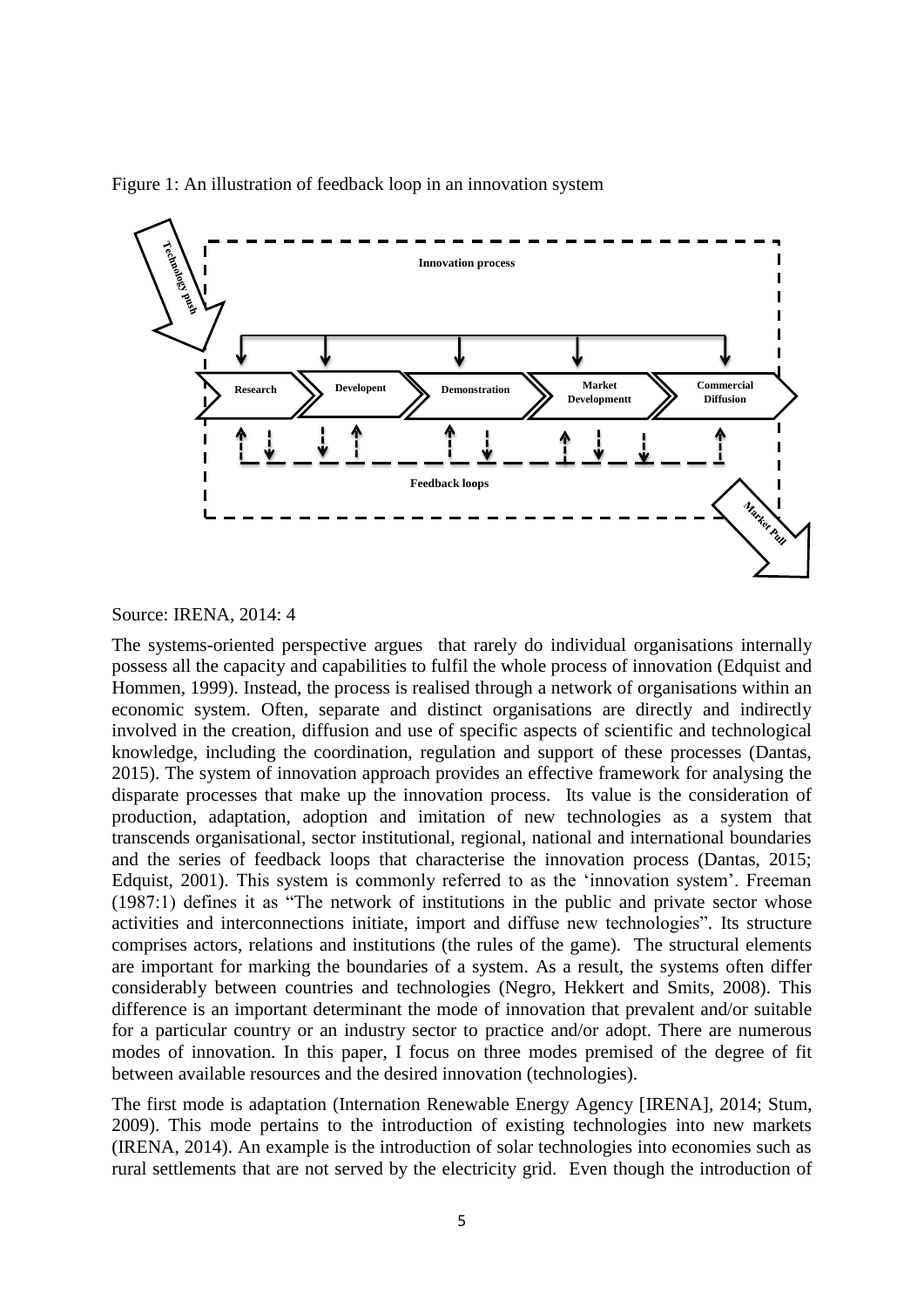such technologies to 'virgin' territories requires some innovation, such innovations are, however, by design not at the technology frontier. Although this innovation mode applies globally, its domain is largely the developing economies with deficits in skills, finance, markets and other infrastructure and markets to conduct innovations at the technology frontier (IRENA, 2014). Economies operating in this mode primarily focus on innovations around business practices encompassing, marketing, financing and improving the social acceptance of an innovation (Ibid).

The second mode of innovation is the commercial scale-up (IRENA, 2014). This mode pertains to the process of expanding, adapting and sustaining successful policies, programmes or projects (innovations) in different places and over time to reach a greater number of people (Hartmann and Linn 2008). Its main focus is building industrial capacity around proven technologies across the value chains. Innovation activities range from manufacturing to retail deployment innovations (IRENA, 2014). Building industrial capacity allows for incremental innovation around proven technologies. An enabling environment is critical for this mode of innovation. Issues in this regard include financial resources and financing mechanism, an enabling macro and micro policy and institutional framework, market demand, government and private sector support among others (Linn, 2012). The third and final mode of innovation is the technology venturing mode. This refers to the development efforts to propel a particular technology or system from the research and development stage to the demonstration stage through either by establishing a firm and/or securing financing or by licensing a technology to an existing firm (IRENA, 2014). Typically, this innovation mode involves the production of novel systems, products or both. It is also typically highly research and capital-intensive and is thus largely the preserve of the economies endowed with highly developed human and infrastructure capital. Such economies include Germany, the United States of America and China. Their innovative work has given rise to advanced clean energy technologies that include multi-junction PV cells, third-generation biofuel production systems, and utility-scale tidal power systems (IRENA, 2014).

An important point to note is that although these modes of innovation are discussed as separate, they are not mutually exclusive. Instead countries are at liberty to engage across the entire range of modes and to migrate between (and within) the modes. In this work the distinction serves as an analytical tool to identify the current and the 'most' appropriate mode of innovation in South Africa and Nigeria as they engage with the challenge of supplying sustainable electricity to power their economic development and growth. The next section presents the status quo on the electricity industry, innovations and potential for innovation for deepening sustainable electricity in the two countries.

### **The state of affairs in Nigeria and South Africa**

Bildirici et al. (2012) posit a unidirectional relationship between electricity consumption to real gross domestic product (GDP) growth in the United States of America, China, Canada and Brazil. Their findings show that non-domestic electricity consumption acts as a stimulus to economic growth. This and other similar findings to an extent corroborate the experiences of South Africa and Nigeria. For example, the sluggish economic growth of the South African economy is in part attributed infrastructure gaps most notably inadequate energy supply (Kumo, Omilola and Minsat, 2015). Optimism of a two percent GDP growth, and a reversal of current (2015) sluggish growth in based on the anticipated completion of two coal-fired electricity generation plants, the Medupi and Kusile plants (Ibid). Nigeria also suffers a similar deficit with its electricity supply commonly referred to as being unreliable and epileptic (Ologundudu, 2014; Ajao et al., 2009). Electricity outages and voltage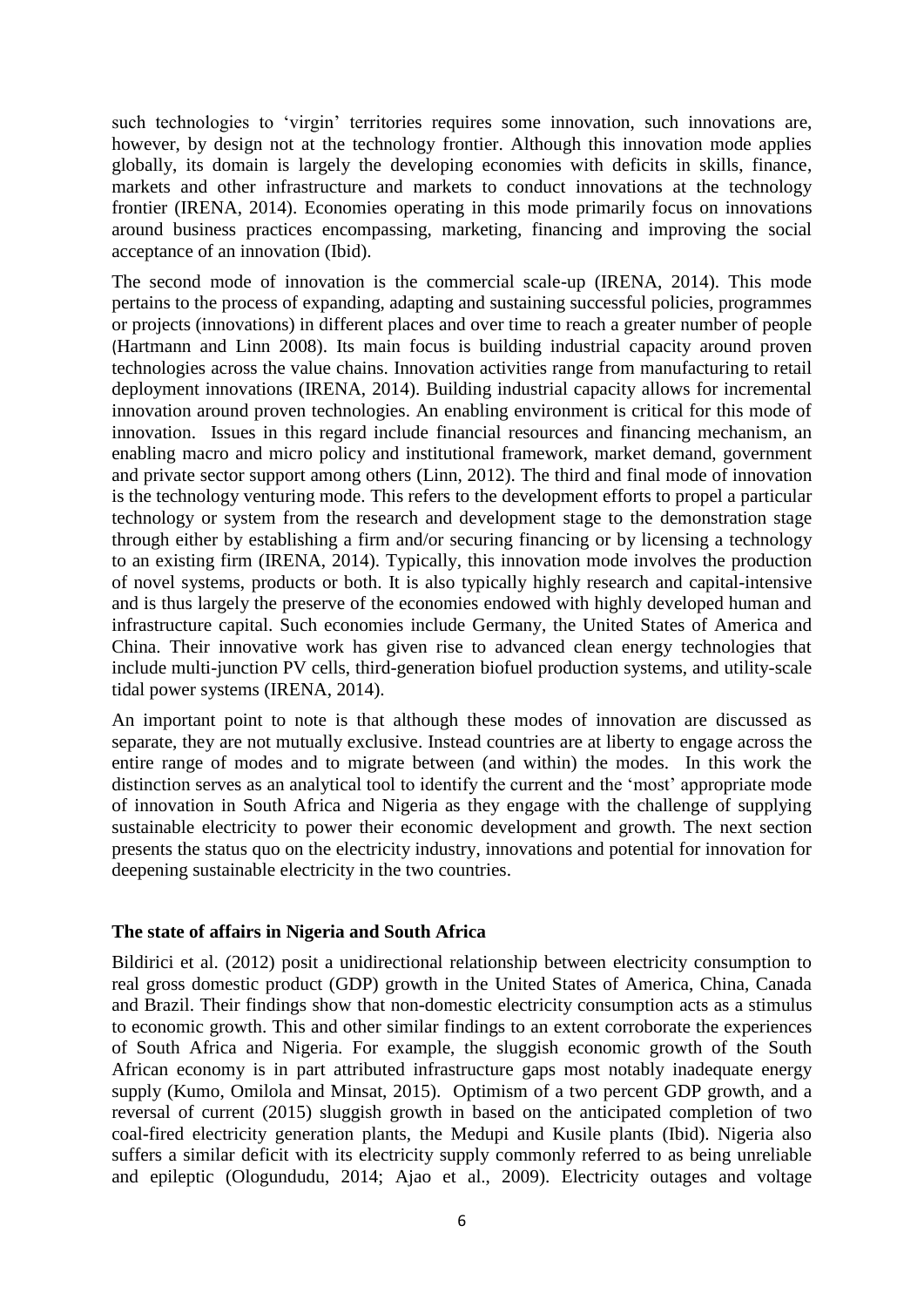fluctuations are a daily occurrence leading to disruptions in the manufactures and service production and in some cases resulting in damages to machinery and equipment (Chete et al., 2012). As a result, most firms rely on self-supply of electricity by using generators. Selfsupply electricity is expensive and renders local manufacturing and service provision uncompetitive relative to foreign competition. Unreliable electricity supplies, in part, explain the limited growth in manufacturing in Nigeria compared to South Africa, despite reported increased growth manufacturing in Nigeria as shown in Figure 2.

Figure 2: A comparison of manufacturing value added<sup>\*</sup> of South Africa and Nigeria in current United States dollar (US\$) 1992-2014.



Source: World Development Indicators, World Bank, 2015

\**Manufacturing refers to industries belonging to ISIC divisions 15-37. Value added is the net output of a sector after adding up all outputs and subtracting intermediate inputs. It is calculated without making deductions for depreciation of fabricated assets or depletion and degradation of natural resources. The origin of value added is determined by the International Standard Industrial Classification (ISIC), revision 3. Data are in current U.S. dollars*

The figure shows that based on the current United State dollar (US\$) measure, Nigeria has moved to overtake South Africa with regards to manufacturing output. Growth in the Nigerian manufacturing sector is driven by food, cement and textile producers and real estate (Ernest and Young, 2014; Chete et al., 2011). A comparison of economic sectors after GDP re-basing shows a manufacturing sector that is currently growing faster than the telecommunication, oil and gas, and agricultural sectors (Dobbs et al., 2014). However, there are concerns that unless issues that include a reliable and adequate supply of electricity are not addressed, then the further growth in manufacturing may be limited. In contrast, South Africa's manufacturing is showing a contraction. The high cost and erratic electricity supplies have been identified as one the leading cause of limited manufactures production in South Africa (Allix, 2015; Pan-African Research and Investment Services, 2012).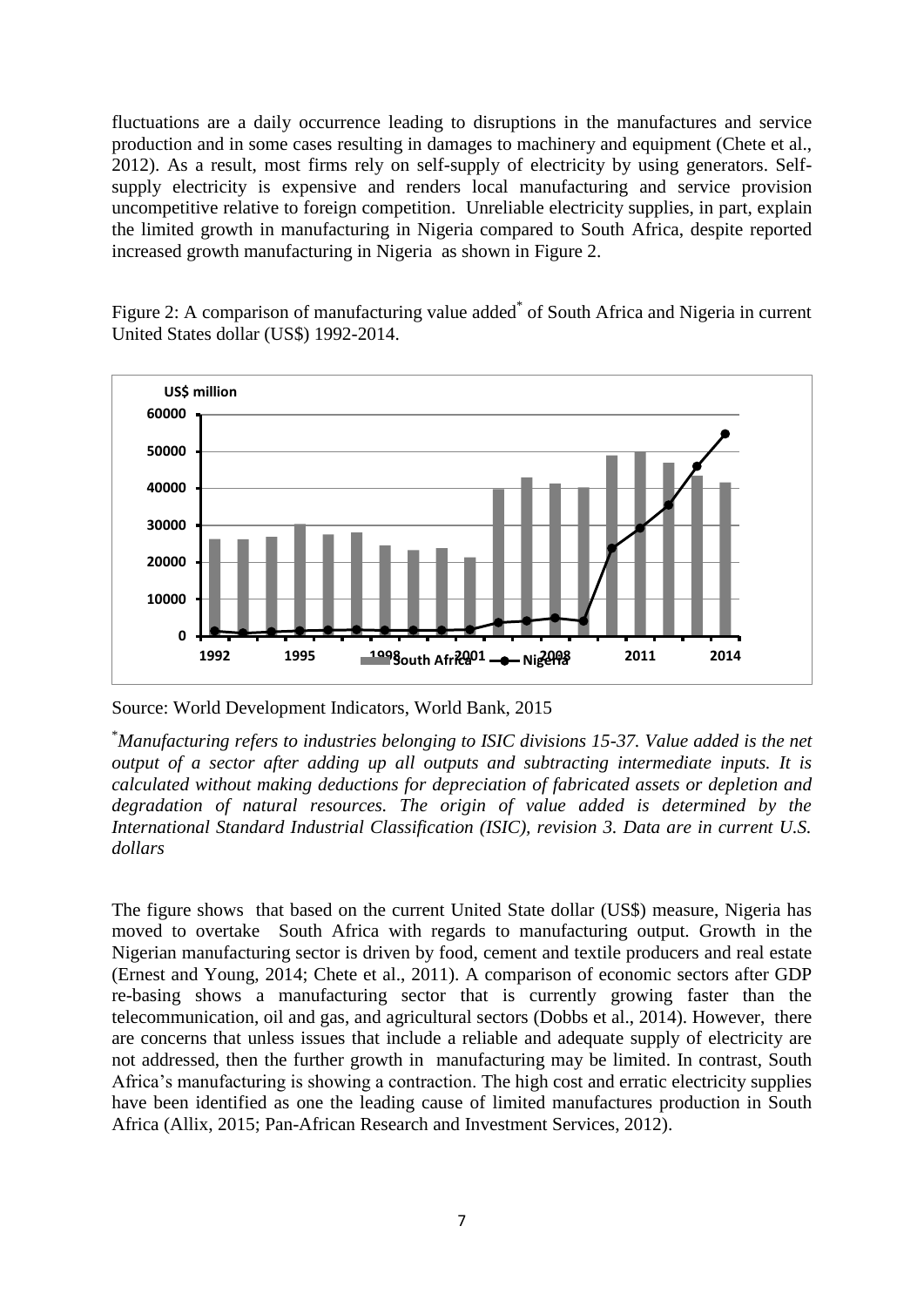Both South Africa and Nigeria openly admit that the electricity supply challenge is hampering economic development in their desired rate of economic. The two countries have implemented a number of initiatives and are considering additional ones to address this development impediment. An interesting similarity is that the two economies are actively seeking to diversify their sources of electricity for both security and sustainable development reasons.

South Africa's electricity supply security concerns derive from its reliance on fossil fuels for the generation of electricity. Up to 95% of the country's electricity is coal generated in is produced in local power stations (Trollip et al., 2014). The balance is supplied nuclear, petroleum liquid fuel generators and imported from the Cahora Bassa hydro-power plant in Mozambique (Ibid). Coal is a finite resource that will be exhausted in the medium to long term. Under the current conditions this will be disastrous for South Africa. Liquid petroleum products are also similarly finite in addition to their price and supply volatility. The oil price spikes (and volatility) of the 1970s, the first decades of the 2000s and the troughs in between demonstrate the price volatility challenges that present planning difficulties (Radetzki, 2006). The supply challenges in response to price fluctuations and political concerns that include war over the same period illustrate the supply from source challenge (Trollip et al, 2014). South Africa as a net importer of liquid petroleum fuels is thus exposed to these supply and price variation hazards. An additional challenge for coal and petroleum generated electricity is that the burning of the two energy sources emits GHGs, the drivers of climate change.

Noting these and other complexities South Africa has undertaken to address its electricity challenge by seeking to exploit all technically and financially feasible energy sources to generate enough electricity to meet its economic and social demands of this energy. Despite committing to a low carbon development strategy (National Planning Commission, 2011), coal will remain a key component source of electricity in South Africa. The construction of the Medupi Power and Kusile plants indicates commitment to the development of coal generated electricity supply infrastructure. This is a 'logical' development given the country's a substantial reserve of coal deposits. A study by the Council for Geoscience estimated South Africa's coal reserves and resource to be at 66.7-billion tonnes run-of-mine, ROM (Ryan, 2014). ROM refers to raw coal potentially available for delivery to coal preparation facilities or for stockpiling after it has been mined. Noting the carbon emission challenge of coal powered power stations, the new power stations were and are set to be designed as supercritical coal-fired power stations (Glazewski, Gilder and Swanepoel, 2012). This means that the new power stations are set to more efficient compared to older ones. The improved efficiency means that the power station will produce more electricity with less coal, thereby reducing emitted GHGs per unit of electricity generated. In addition, the power plants will have ancillary plants to reduce GHG emissions. Further, the construction and operation of the two plants and other future coal plants is expected to stimulate local manufacturing and services industry to supply input good and services (Glazewski, Gilder and Swanepoel, 2012). For example the power utility Eskom reports that the construction the Kusile plant involves local enterprise development. Through this initiative the Kusile project has spent more than R6.2 billion on 604 companies in the Mpumalanga Province. The majority of the developed enterprises are both black owned and black women owned (Eskom, not dated.)

While coal plants are set to remain the major generators of electricity in South Africa, the government also recognises the importance of renewable energy sources for both energy security and low carbon development vision reasons. To this end, in March 2011 the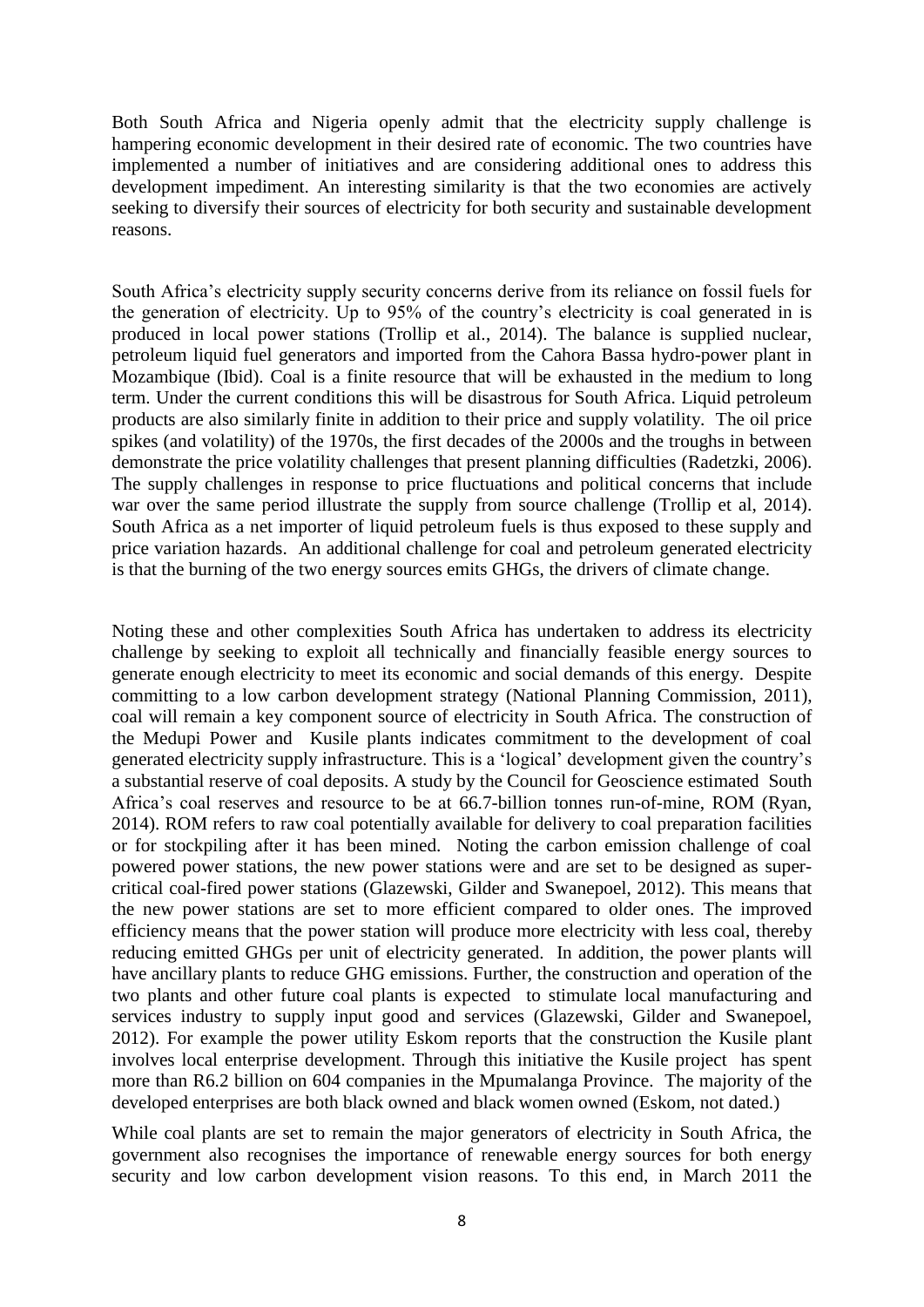government of South Africa promulgated the Integrated Resource Plan as informed by Electricity Regulation Act, 2006 (Government of South Africa, 2011). The plan covers the period 2010-2030 and seeks to direct the expansion of electricity from local and regional private, own and public generation and power purchase projects (Ibid). Through a target a mix of electricity sources that include hydro power, solar energy, biomass, gas, nuclear and wind, the IRP seeks to ensure that South Africa has electricity supplies that enable it to meet its sustainable development objectives (Ibid). Consequently the plan seeks to ensure that electricity is generated through an appropriate mix of technologies that can: (1) meet its climate change management objectives, (2) ensures an adequate and reliable supply of electricity, (3) ensure sustainable use of its local and regional resources and (4) creates a local manufacturing base, among other objectives (Ibid). However, there is no quantitative estimate of the renewable energy reserves within this mix (*Viz*, Nigeria Table 1).

The creation of local manufacturing base to serve both the construction (including the design) and maintenance of the mix of electricity generation technologies is a key driver of programmes such the Renewable Energy Independent Power Producer Procurement Programme (REIPPPP) launched in 2011. A 2015 Department of Trade and Industry's Industrial Policy Action Plan (IPAP) report states as at December 2014 the programmes had added 4,944 MW of electricity from 64 projects dominated by solar photovoltaic and wind energy technologies (Government of South Africa, 2015). An important development in these projects is that there has been visible progress in developing local manufacturing capacity. Examples in that regard include SMA Solar Technology's establishing of a manufacturing plant in Cape Town in December 2014, the setting up of a solar PV plant in Cape Town by the Chinese firm Jinko Solar and the participation of local South African goods and service providers in the construction of the R 1.5-billion, 100-hectare solar power photovoltaic (PV) plant facility comprising 165,000 solar PV panels in Droogfontein near Kimberly (Ibid). Sentiments from government officials in the department of Trade and Industry, Environmental Affairs and Science and Technology are that the REIPPPP is progressing well despite challenges. They refer to increases in local content. Local supplies have progressed from a threshold of 25 percent in the initial bids to (bid window 1) and 40percent the last bid in 2014 (Government of South Africa, 2015).

While South Africa has been engaging with the IRP, Nigeria has been battling its own electricity supply challenges. Nigeria commercial electricity generation of is from four major sources: natural gas, oil, hydro and coal (Shaaban and Petinrin, 2013). The dominance of the petroleum industry in the Nigerian energy sector means that oil and gas contribute over 70 percent of commercial electricity generation fuel with coal and renewable energy sources relatively neglected (Ibid). As at 2014 Nigeria had a 13,308 MW installed electricity generation capacity comprising both hydro and fossil fuel plants (Ley, Gaines and Ghatikar, 2014). However, the country is yet to fully exploit this capacity resulting in a generation output averaging only 5,000MW to service a population of over 160 million people. This output pales in comparison to South Africa's output of over 40,000 MW for its population of 52million (Omuju, 2014). The government of Nigeria has made attempts to address the electricity supply challenge. A most notable move to this end has been formulation and implementation of the National Electric Power Policy (NEPP) which sought to liberalise the electricity industry of Nigeria (Federal Government of Nigeria, 2001). A major outcome of the reform has been the dismantling of the vertically integrated national utility National Electric Power Authority (NEPA). The NEPP was legally grounded by the Electric Power Sector Reform Act, 2005. The Act formed the legal basis for the transformation of NEPA through fragmenting its assets into separate power generation, transmission and distribution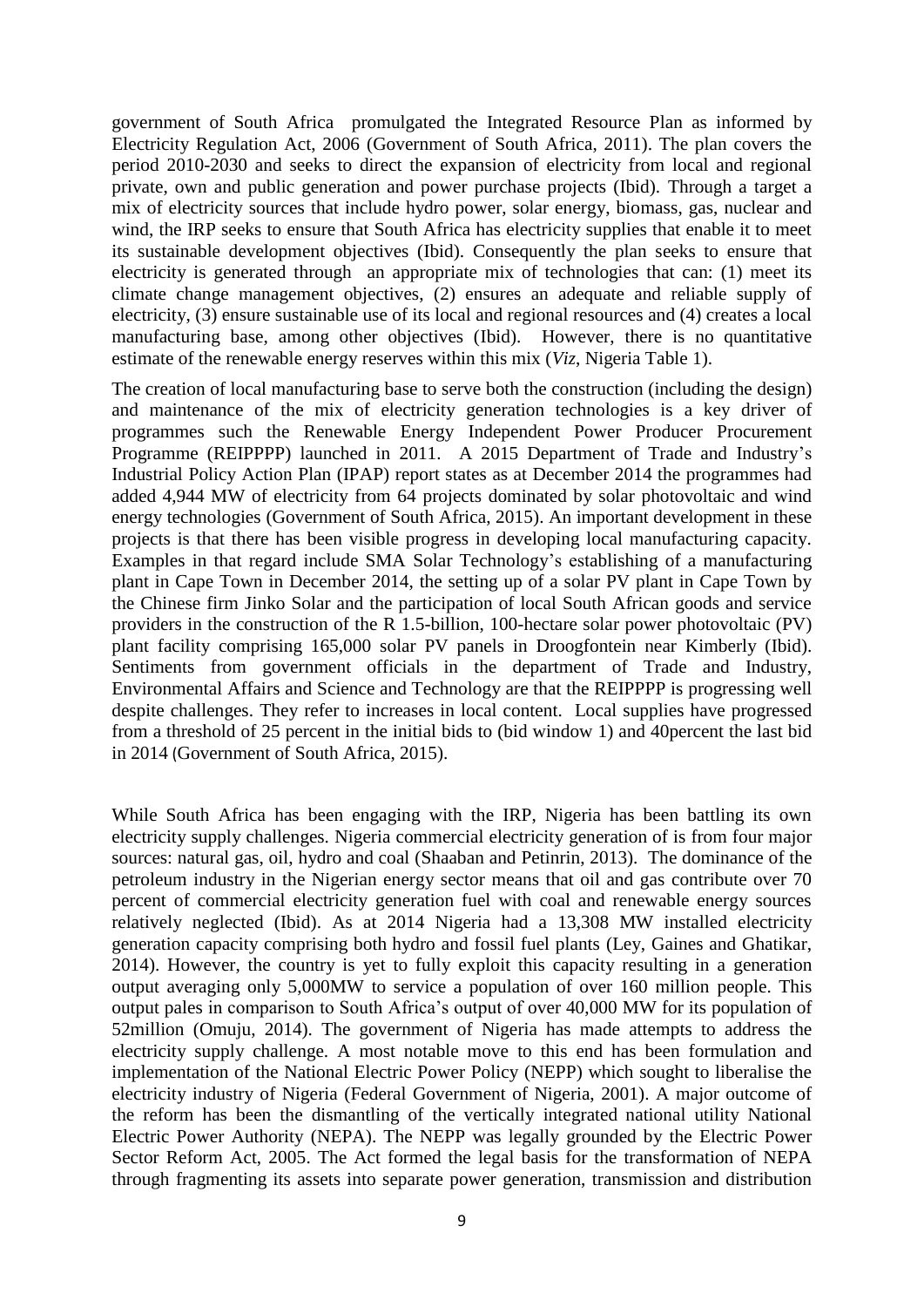firms under now the Power Holding Company of Nigeria(PHCN as well as the establishment of the regulatory authority, the Nigerian Electricity Regulatory Commission (NERC) as the government agency responsible for regulating operations in the electricity sector.

Further reforms have and are taking place post NEPP. Most notable was the formulation of the National Energy Policy which sought to ensure the efficient and optimal utilisation of the nation's energy resources; both conventional and renewable, for sustainable development and with the active participation of the private sector (Federal Government of Nigeria, 2003). A significant point in the electricity and entire energy sector reforms is the extent to which the government has sought wide systemic policy reforms through outline development visions and targets that match international trends and thinking. Sustainable developments and its offsprings climate change management and green economy transition feature prominently in the electricity industry and general economic reform processes. For instance Nigeria's economic development policy, Nigeria Vision 20:2020 explicitly refers to a need for sustainable development (Federal Government of Nigeria, 2010). The plan explicitly states the need for development projects that consider environmental impacts by promoting the use of renewable energy and halting environmental degradation (Ibid). This vision is complemented by the National Adaptation Strategy and Plan of Action on Climate Change for Nigeria, NASP-CCN (Federal Government of Nigeria 2011). The plan reiterates the government's sustainable development focus, stating the need for the integration of climate change management consideration in development projects and programmes in all economic sectors (Ibid). The importance of exploiting renewable energy sources features prominently in both documents. Consequently, Nigeria has set policy to develop and exploit renewable energy sources.

The first Renewable Energy Master Plan (REMP) for Nigeria was produced in 2006 with support of the United Nations Development Programme, UNDP. The plans articulates a vision of sustainable developing Nigeria with a set roadmap to exploit and utilise renewable energy sources to power its economic growth and development. The vision is to ensure that Nigeria transitions to a nation that is capable of exploiting the available renewable energy sources in quantities and prices that enable equitable and sustainable economic growth and development. The REMP was revised in 2011 and that version seeks to increase the supply of renewable electricity from 13% of total electricity generation in 2015 to 23% in 2025 and 36% by 2030 (Federal Government of Nigeria, 2011). The plan is set to incentivise the formulation and implementation of renewable energy projects development through of a set of fiscal and market policies that include a moratorium on import duties for renewable energy technologies, tax credits, capital incentives and preferential loan opportunities for renewable energy projects. These and other related incentives are envisaged to facilitate the exploitation of the wide variety of potentially exploitable renewable energy sources in Nigeria as shown in Table 1.

Despite this abundance of exploitable renewable energy, their potential contribution to the electricity generation mix is currently not receiving prime consideration. The development of both small and large-scale hydro power plants has been limited by concerns around high development costs and long lead times to complete such projects (Newsom, 2012).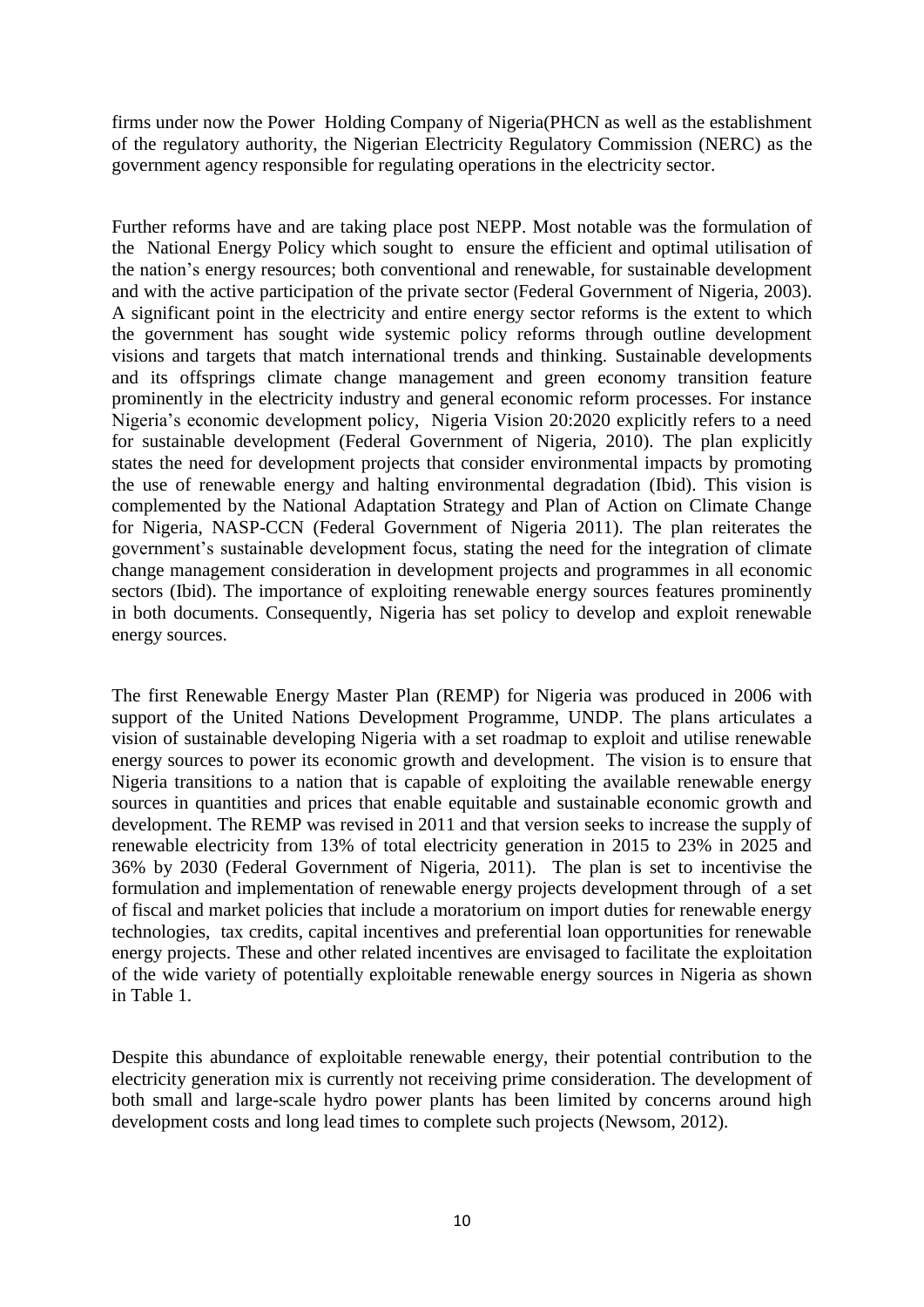| <b>Resource type</b>                 | <b>Reserves</b>                                                               | <b>Production</b>                             |  |  |  |  |  |
|--------------------------------------|-------------------------------------------------------------------------------|-----------------------------------------------|--|--|--|--|--|
| Small Hydropower                     | 3500MW                                                                        | 30MW                                          |  |  |  |  |  |
| Large Hydropower                     | 11,250MW                                                                      | 1938MW                                        |  |  |  |  |  |
| Wind                                 | Wind speed vary from 1.0 to 5.1<br>metres/second                              | No data                                       |  |  |  |  |  |
| <b>Solar Radiation</b>               | 3.5–7.0kWh/m <sup>2</sup> /day (4.2)<br>millionMWh/day using 0.1%<br>landarea | 6MWh/day                                      |  |  |  |  |  |
| <b>Biomass</b>                       |                                                                               |                                               |  |  |  |  |  |
| Fuel wood                            | 11 million hectares of forest and<br>woodland                                 | 0.120millionton/day                           |  |  |  |  |  |
| Animal waste                         | 211 million assorted animals                                                  | 0.781 million tonnes of<br>waste/day          |  |  |  |  |  |
| Energy crops and agriculture residue | 28.2 million hectares<br>of arable land (about 30% of<br>total land)          | 0.256 million tonnes of<br>assorted crops/day |  |  |  |  |  |

Table 1: Renewable energy reserves and production in Nigeria as at 2014.

Source: Shaaban and Petinrin, 2014.

There are also concerns about climate change impacts on precipitation patterns and levels that may affect the power generation capacity of such infrastructure (Ibid). These concerns are limiting the exploitation of Nigeria's vast natural water channels. Innovations around the pumped storage present the means of mitigating water losses from hydro-power dams through pumping it back.

Solar energy is the most promising renewable energy source in Nigeria. The country receives solar radiation with the potential to generate 120, 0000 times more electricity that the NEPA 2002 generation output (Ohunakin, 2010). To this end, solar has received considerable attention with a particular focus on lighting and refrigeration. The lack of political will, skills and commercial activity have been identified as a major factor impeding progress in fully exploiting this energy source (Ibid). Although there have been limited local innovations around solar technologies that include solar water heaters, solar water distillation and refrigerators, and cooker, the supply and innovation in components that include solar module, batteries, inverters, chargers and pumps still relies on imports. One of the most notable local innovations and manufacturing development is the international award winning KXN Nigeria solar fridge. Despite this innovation frontier fridge, there still is a limited development in the country's manufacturing capacity around solar components.

Biomass is another under-exploited energy resource. Biomass, most commonly firewood remains a major source of fuel in rural Nigeria, where wood harvesting is leading to deforestation leading to the reduction of carbon sinks (Shabaan and Petinrin, 2014). The Netherlands has innovated and demonstrate the efficacy of biomass as a viable feedstock for electricity generation plants. Driven by government's climate change management policies, the country's electricity generators have developed a number of co-firing and stand-alone electricity generation plants (Negro et al., 2008). The Netherland's experience provides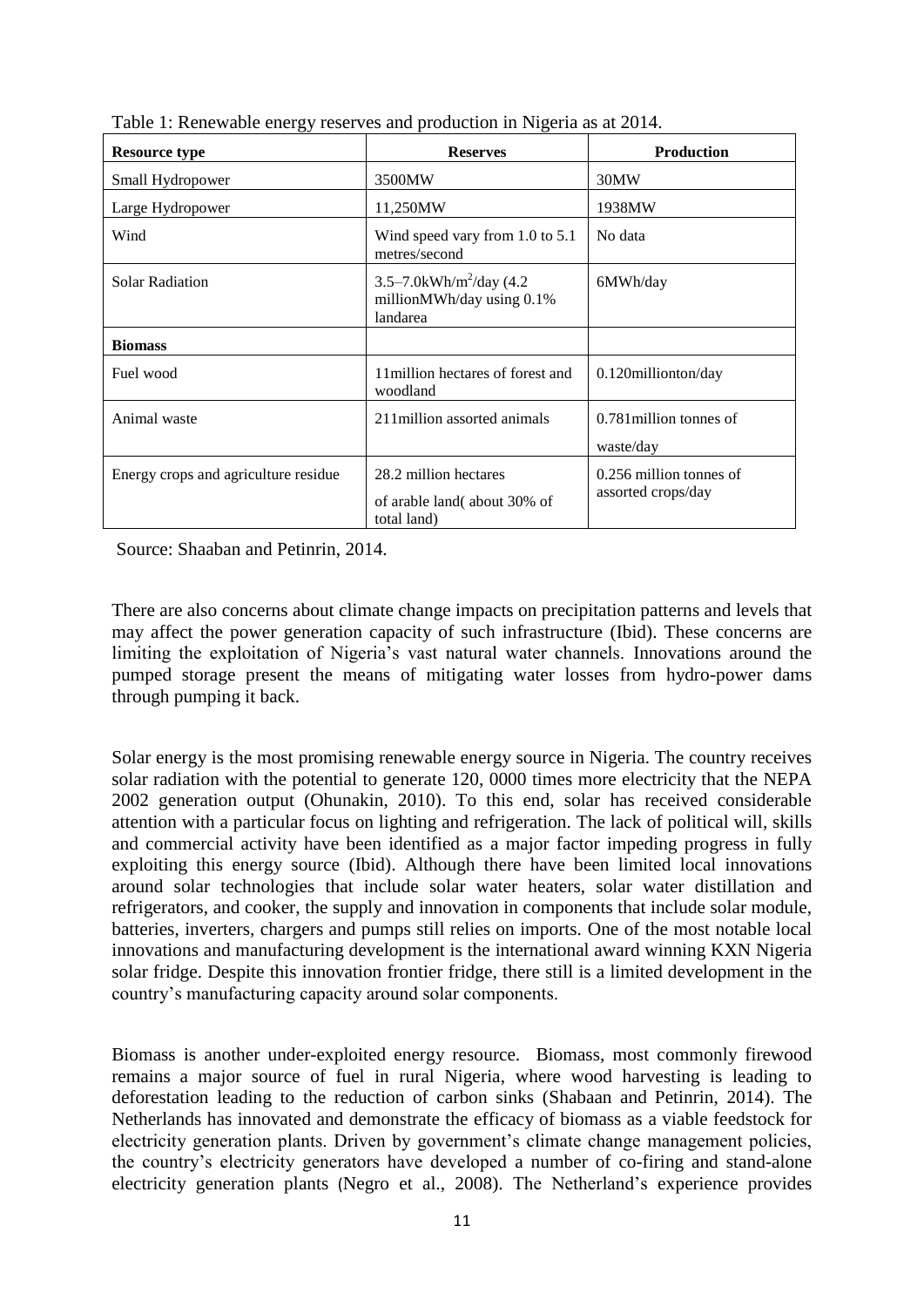potential learning points for Nigeria to similarly and innovatively exploit its large biomass reserves for electricity generation. Similarly, wind power has not been exploited because the country falls on the poor to moderate ranking in terms of its wind regime (Ohunakin, 2010). Despite this, some parts of Nigeria have exploitable wind power sites. Among others the sites include: Borno, Yobe and Sokoto with potential generation capacities of 9,561; 5, 897and 3, 801Megawat hour per year respectively (Shabaan and Petinrin, 2014). Innovations largely around the development of turbines that can viably exploit lesser wind potentials, could enable the country to exploit this energy resource.

While both South Africa and Nigeria wrestle the challenge of supplying adequate and reliable electricity through the sustainable exploitation of their abundant conventional and renewable energy sources, a major question is: how ready are the two economies for innovations that can propel this objective? The answer to this question is partly resident with each country's ability to innovate within and outside the power industry. The Global Innovation Index (GII) is a useful measure of a country's ability to innovate. The index relies on sub-indices and key pillars that support each of the sub-index. The GII framework is adjusted annually to accommodate changes in indices, sub-indices and pillar. The 2015 GII used in this article is informed by two sub-indices, the Innovation Input Sub-Index and the Innovation Output Sub-Index. Each sub-index is constructed around pillars that incorporate components of national economies that enable innovative activities, namely: (1) 1nstitutions, (2) human capital and research, (3) infrastructure, (4) market sophistication, and (5) business sophistication; two output pillars that capture actual evidence of innovation outputs: (6) knowledge and technology outputs and (7) creative outputs. The ability to innovate is indicated by a percentage score ranging from zero to 100 where zero indicates a lack of ability to innovate and 100 percent absolute ability. An inter-country comparison of the GII between the two countries against other leading innovators is shown in Figure 3.

The figure shows three interesting results. The first is that South Africa's scores above Nigeria with a score of 58percent in comparison with nine percent for the latter. The second is that although Nigeria is Africa's largest economy measure by GDP (after re-basing of GDP in 2014), its ability to innovate is far below that of Kenya a powerhouse of the East African community and Cameroon an economic powerhouse of the Economic Community of Central African States (ECCAS). Third and finally, all the highlighted African countries trail the leading economies in innovation ability. Germany has leveraged its innovation capacity to develop a viable solar technology industry, even though the country's solar resource is far less than that of South Africa, Nigeria, Kenya and Cameroon (IRENA, 2014). This raises the question of the source of Germany's (including China and the USA) greater ability to innovate better that the respective African countries. An examination of the pillars of innovation explains the innovation ability disparities (Table 2). The table shows that Nigeria scored low in all the key pillar aspects, scoring a paltry three percent on the human capital and research and business sophistication measures. South Africa on the other hand scored above 50 percent on the institutions, knowledge and technology output and market sophistication measures. The latter confirms South Africa's status as Africa's most sophisticated economy.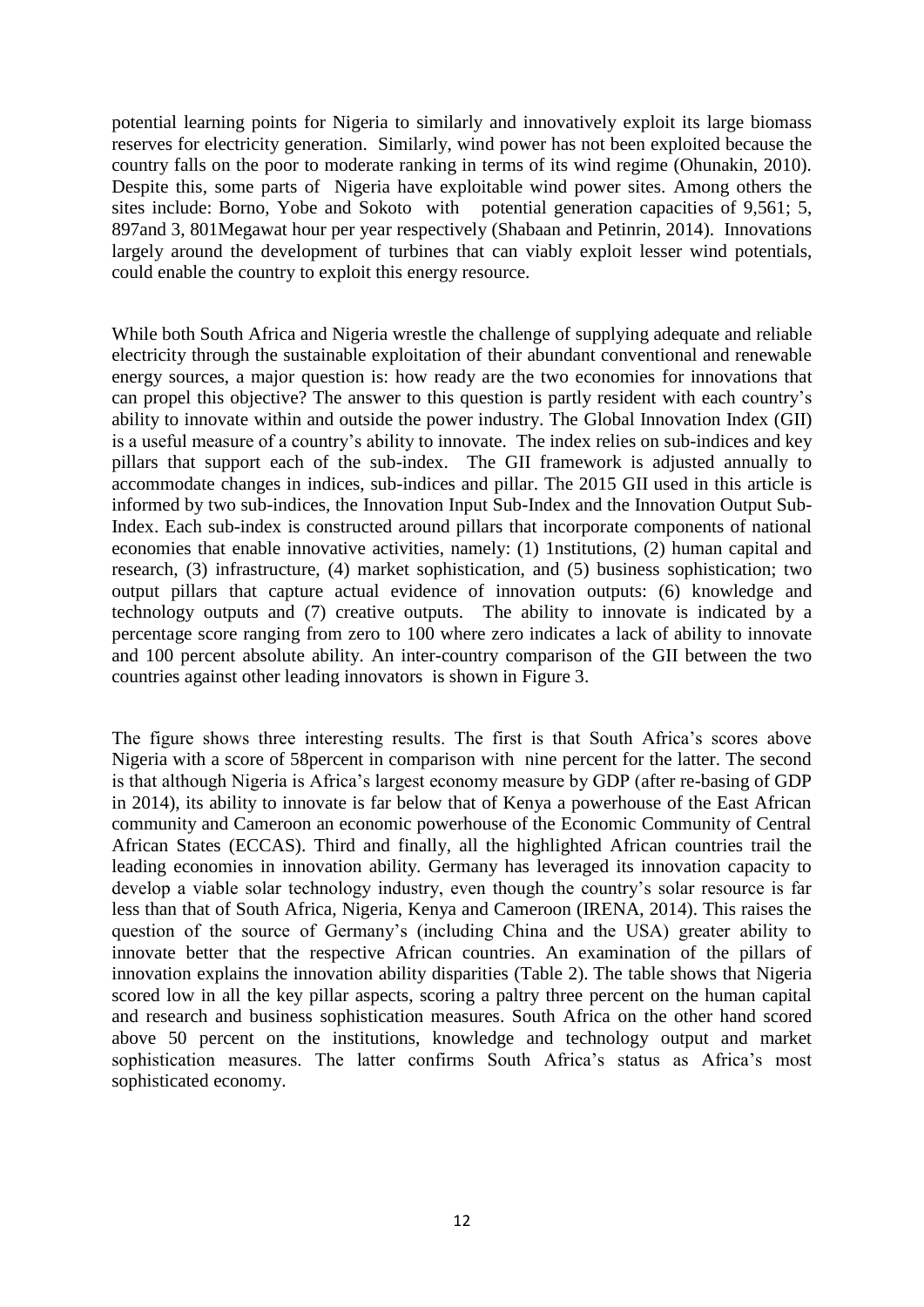

Figure 3: A comparison of the 2015 GIIs of South Africa, Nigeria, Cameroon, Kenya, Germany, the USA and China.

#### Source: GII 2015

Table 2: A comparison of 2015 innovation pillar sub-indices of South Africa, Nigeria, Cameroon, Kenya, Germany, the USA and China.

|                        | <b>Parameter</b>    |                                            |                |                                          |                           |                                   |                                 |  |  |
|------------------------|---------------------|--------------------------------------------|----------------|------------------------------------------|---------------------------|-----------------------------------|---------------------------------|--|--|
| Country                | <b>Institutions</b> | Human<br>Capital<br>and<br><b>Research</b> | Infrastructure | Knowledge<br>and<br>technology<br>output | <b>Creative</b><br>output | <b>Business</b><br>sophistication | <b>Market</b><br>sophistication |  |  |
| <b>South</b><br>Africa | 70                  | 47                                         | 37             | 59                                       | 46                        | 49                                | 84                              |  |  |
| <b>Nigeria</b>         | 6                   | 3                                          | 12             | 26                                       | 21                        | 3                                 | 14                              |  |  |
| <b>Cameroon</b>        | 11                  | 21                                         | 6              | 19                                       | 52                        | 27                                | 22                              |  |  |
| Kenya                  | 32                  | 11                                         | 22             | 42                                       | 40                        | 39                                | 31                              |  |  |
| <b>Germany</b>         | 86                  | 94                                         | 88             | 94                                       | 91                        | 86                                | 85                              |  |  |
| <b>USA</b>             | 89                  | 91                                         | 91             | 98                                       | 84                        | 94                                | 100                             |  |  |
| China                  | 36                  | 79                                         | 78             | 99                                       | 62                        | 79                                | 59                              |  |  |

Source: GII, 2015

An interesting observation is that China; the "world factory" and a source of a number of innovations scored high on all pillars except for the quality of its institutions. However, the country is rated a better innovator compared to Africa's most sophisticated economy, South Africa. This indicates that it may not be necessary to develop all key pillar aspects to similar levels before notable innovations begin to flow. This tacitly implies that innovations from the least developed countries are possible. The case of the energy efficient solar fridge developed in Nigeria, despite its low GII index reinforces this assertion. However, this is not applicable to all key pillars. The 2014 GII report states that the Human Capital is an indispensable component of the innovation process and a such the development of this capital is critical.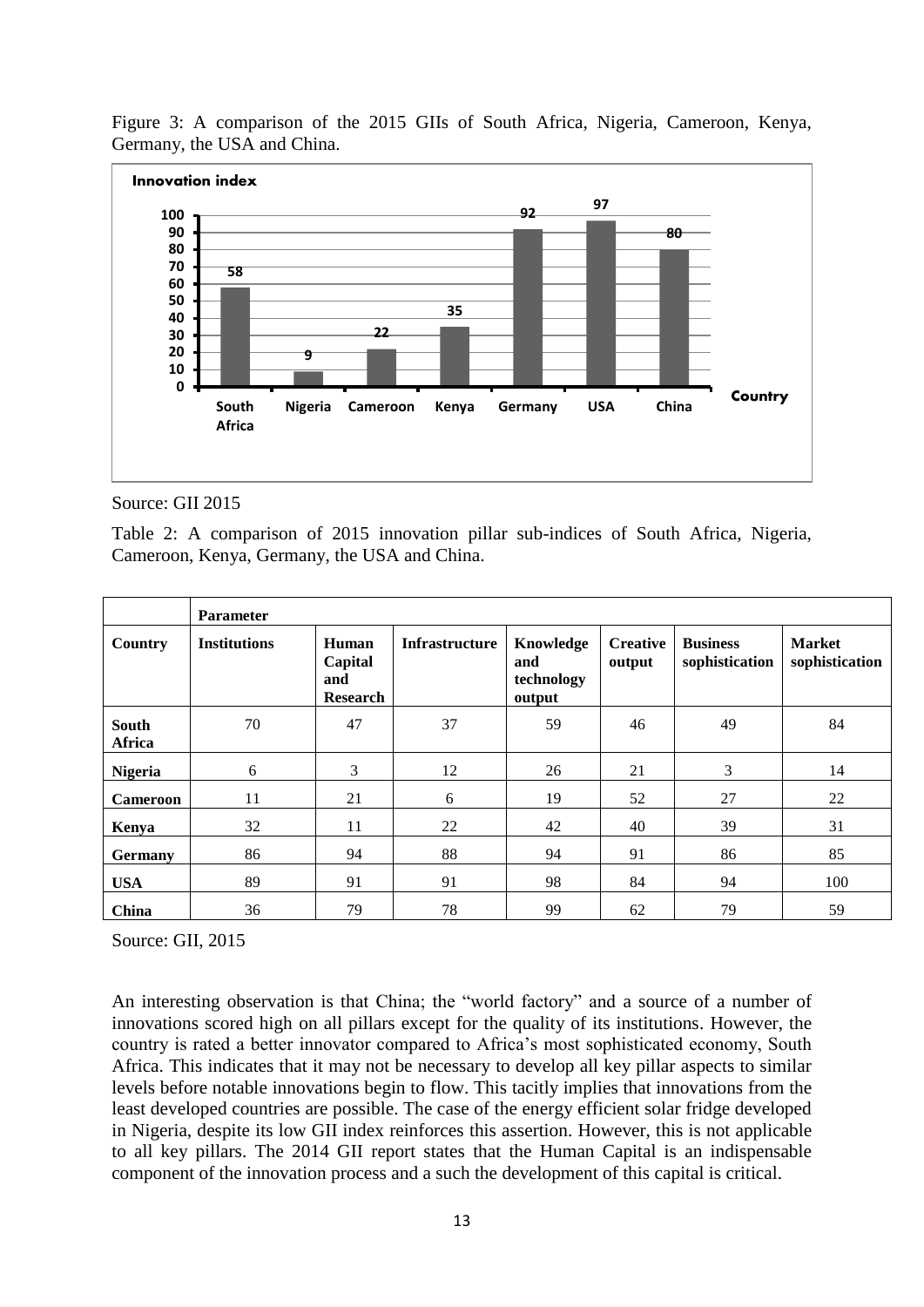### **Where to and how South Africa and Nigeria?**

The need for adequate, reliable and sustainable electricity supply is critical for both South Africa's and Nigeria' low carbon development visions. Such supplies will enable the development, deepening and widening of local manufacturing and service industry bases fulfilling the long-sought vision of economic diversification. An important component of realising this vision is innovation. The accumulation of innovation capacities has played a pivotal role in the growth dynamics of successful developing countries. A major challenge for developing countries is identifying and **accepting** [emphasis added] how to innovate and why. Identifying and accepting the appropriate innovation mode for any economy is important to avoiding the inefficient utilisation of scarce resources (human, finance and infrastructure) in pursuit of goals that are not immediately attainable.

I base this assertion against the background of economic 'rivalry' that exists between South Africa and Nigeria. Although both countries have had primary commodities (oil in Nigeria and gold, coal and diamonds in South Africa) playing central roles in their economic development efforts, a major distinction is that South Africa has leveraged its mineral wealth to develop a significant manufacturing and services sectors. Nigeria on the other hand has not been equally successful in that regard, although there are important and significant movements in that direction. This difference carries important implications for the development of innovation ability and mode of innovation. It is generally accepted that manufacturing offers great chances for technology spill-overs and innovation. The innovation arises as manufacturers learn more about the products they are producing and thus innovate around its production (learning by doing) (Sagar and van der Zwaan, 2006; Cohen and Levinthal, 1990). Accepting this assertion, it therefore means that the points of departure for South Africa and Nigeria in the pursuit of sustainable, reliable and adequate electricity supply will be and should be different.

As a country with a fairly established manufacturing base, South Africa is most suited to adopting the commercial scale-up mode of innovation. This mode allows the country to adapt and expanding on already tested technologies for commercialisation (IRENA, 2014). This approach relates to one of IPAPs objectives of building a renewable energy manufacturing base in South Africa. Closely related to this is the Green Economy Accord that seek to create green jobs up to five million green jobs by the year 2020 (Government of South Africa, 2011). As a key component of climate change management and green economy transition process, the energy sector will be pivotal in the endeavour. The establishing of solar technology assembly plants and the manufacture of component of electricity windmills indicate a country moving in that direction. The majority of the manufacturing (both fabrication and assembly) is largely under the management and branding of foreign firms<sup>1</sup>. However, this does not mean that South Africa should lock itself to this innovation mode in perpetuity. The country has previously indicated innovation ability and leadership, particularly in underground mining technologies where it is (was) at the frontier of innovation (Kaplan, 2011). This innovation capacity and ability can, in principle, be tapped to inform the energy sector. The system that gave rise to these innovations can be exploited for the benefit of the energy sector. However, there is a need for South Africa to improve the quantity and quality of its human capital and research facilities, creative output, address its infrastructure

**<sup>.</sup>**  $1$  I am grateful to an official at the Department of Trade and Industry for this comment.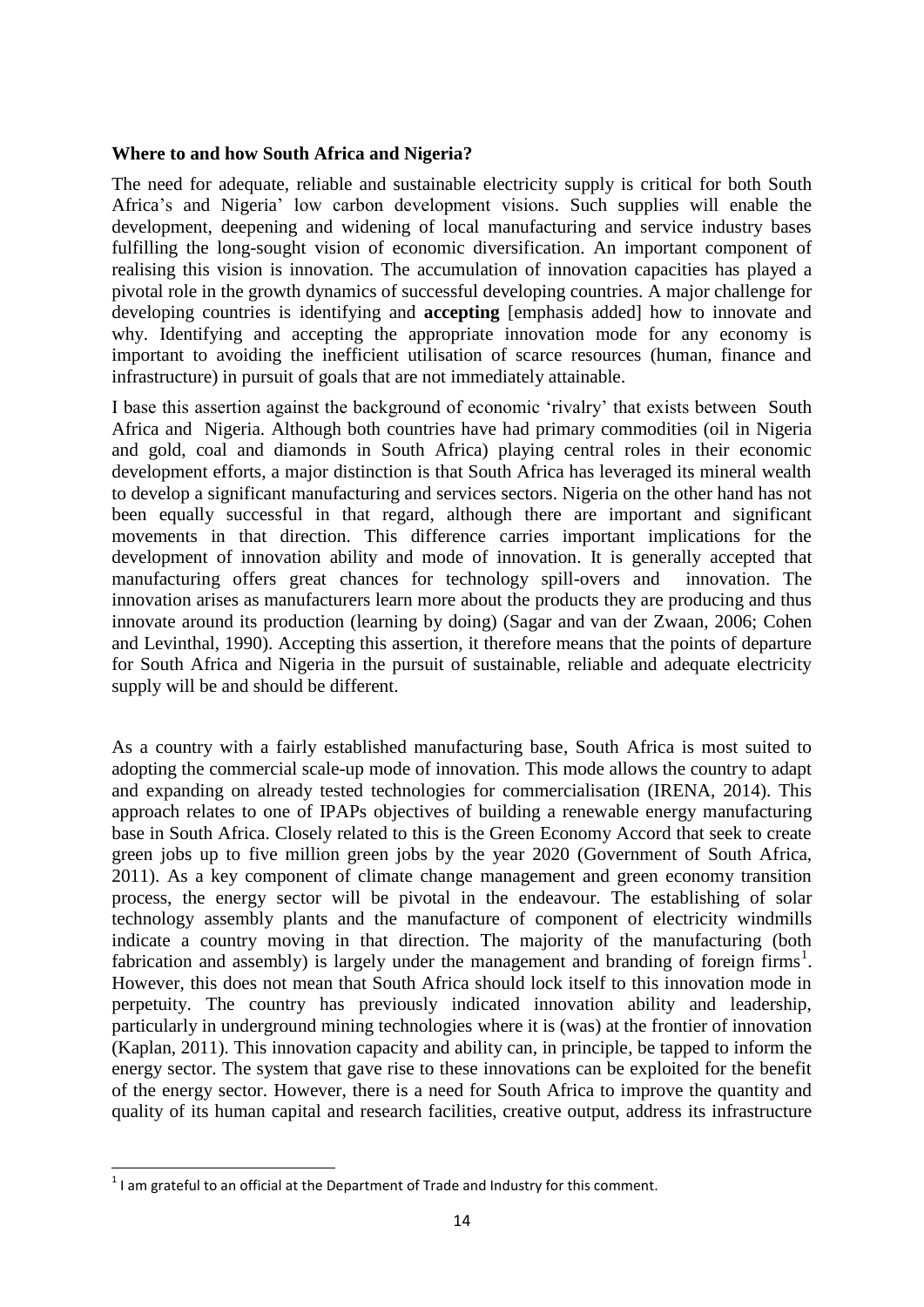deficits and improve the sophistication of its business environment if it is to compete with other leading innovators including China.

Nigeria on the other hand shows an economy that is appropriate to the adaptive mode of innovation. The limited development of a manufacturing and service industry base means that as Nigeria begins to diversify its economy, one of the low hanging fruits would be the focus on increasing the social acceptance of alternative energy technologies and improving the marketing and distribution of these technologies in Nigeria. Indications are that Nigeria embarked on this route from the 1990s with a special focus on solar technology (Newsom, 2012). Solar technologies have been applied to water pumping and rural lighting. While the innovation of eliminating the need for batteries and inverters for the water-pumping solar technology by opting for a system that pumped water during the day has been acknowledged, the system faces a number of challenges. Most notable in this regard are: the high capital costs for the targeted beneficiaries, limited technical capacity and capabilities to maintain the system and limited operating times of the system as it does not pump water overnight (Ibid). Similarly, the initial lighting systems were limited by cost and durability. Despite these and other challenges Nigeria has continued to innovate. A significant effort to this end efforts aimed at addressing the 'misconceptions' around solar technology failures that characterise the first stab at introducing this technology in Nigeria. Newsom (2012: 21) refers to Nigeria's solar market as the 'broken market.' The source of the break is the numerous failed projects regarding that technology. An example of such projects is the failed solar street lighting projects in Rivers State and Bayelsa and improperly designed, installed and at times even incomplete projects arising from patronage contracting (Ibid). The author states that future movements in the renewable energy supply market need to address trust issues through educating the private and public sector stakeholders so as to develop a full captive market. In addition, there is a need to address all the weak pillars of innovation initially focusing on those that relate to the adaptation mode of innovation. The pillars include improved marketing to gain social acceptance and affordability of the technologies for the citizens many of whom are unemployed. Through such moves, Nigeria can leverage its huge internal market potential (the highest population in Africa) as well as regional, continental and global markets.

Summing up, both South Africa and Nigeria have to take stock of their abilities and grab the low hanging fruit of a diversified energy mix. This is important to increase the role of manufacturing and services in their economies. Reliance on the primary commodities sector has repeatedly shown the negative impacts of price volatility and the declining terms of trade of primary commodities among other ills. Economic diversification to counter these ills will depend on a diversified and sustainable electricity industry that meet the modern dictates of sustainable development.

### **Conclusion**

Operating in the sustainable development space to manage climate change and responding to the dictates of green economy transition calls for breaking away from the oft-trodden paths. Innovation presents pathways for entrepreneurs to chart new courses and define new boundaries. Innovation is context based and all economies have the adequate stock of hard and soft infrastructure to participate in cutting edge high-rent innovations. However, this deficit is not a barrier to innovating for sustainability. Instead, economies with deficits in the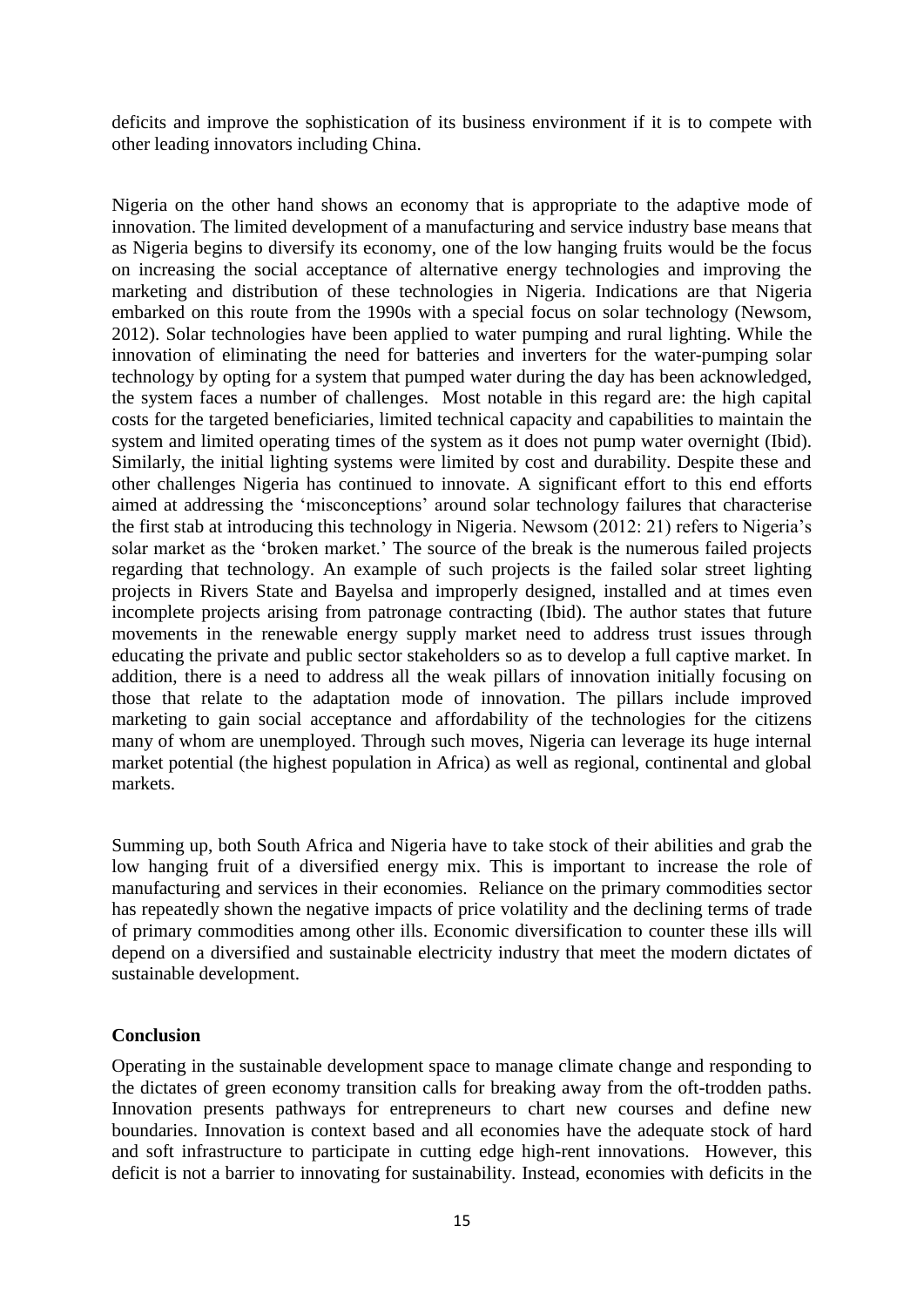means to participate at the technology frontier of innovation can still profitably exploit lower rent innovation spaces as they slowly build ability to engage in technology frontier innovations.

Through adaptation and commercial scale-up modes of innovation offer developing economies the three means to meet the objectives of the sustainable development concept. The first is that these two modes present an opportunity for participation in labour intensive economic activities. These are critical to addressing the high unemployment levels in the two countries and other developing countries. This is a social as well as an economic issue. The second is that these modes of innovation present low barriers to entry into the manufacturing and service industry. This minimises dependence on primary commodities for economic development and growth. More important, the adaptation and commercial scale-up modes of innovation presents an opportunities for integration into global value chains and earning presently inaccessible higher rents. Such an integration carries positive international trade benefits. Third and finally, the two modes present a means to increase the adoption and use of alternative energy sources and energy producing practices that can mitigate GHG emissions and other environmental ills related to fossil fuel extraction. This covers the environmental management arm of sustainable development.

The challenge for South Africa, Nigeria and other similar countries is identifying and accepting that some technologies are within their abilities and others are not. Policy and institutional regimes need to be adjusted to cater for existing realities if the vision of sustainable electricity supplies is to manifest.

### **Acknowledgement**

The author thanks the University of South Africa's Exxaro Chair in Business and Climate for hosting him as a researcher.

# **References**

Ajao, K.R., Ajimotokan, H. A., Popoola, O.T. and H. F. Akande, H.F. 2009 Electric Energy Supply in Nigeria, Decentralized Energy Approach, Cogeneration & Distributed Generation Journal, 24:4, 34-50, DOI: 10.1080/15453660909595149

Allix, M. 2015. Load shedding is squeezing the life out of SA's factories. Businessday Live. http://www.bdlive.co.za/business/industrials/2015/07/15/load-shedding-is-squeezing-the-lifeout-of-sas-factories (accessed 20 September 2015

Auty, R. (2004). Natural Resources and Civil Strife: A Two-Stage Process. Geopolitics 9.1: 29–49.

Auty, R. M. (2000). How Natural Resources Affect Economic Development. Development Policy Review Vol. 18 (2000), pp 347-364

Bowen, G. A. 2009. Document Analysis as a Qualitative Research Method. Qualitative Research Journal, Vol. 9 Iss 2 pp. 27 - 40

Charles Edquist, C and Hommen, L. 1999. Systems of innovation: theory and policy for the demand side. *Technology In Society*, 21 (1999) 63–79

Chete, L.N., Adeoti, J.O., Adeyinka, F.M and Ogundele, O. 2011. Industrial development and growth in Nigeria: Lessons and challenges. Learning to compete, Working Paper No.8 .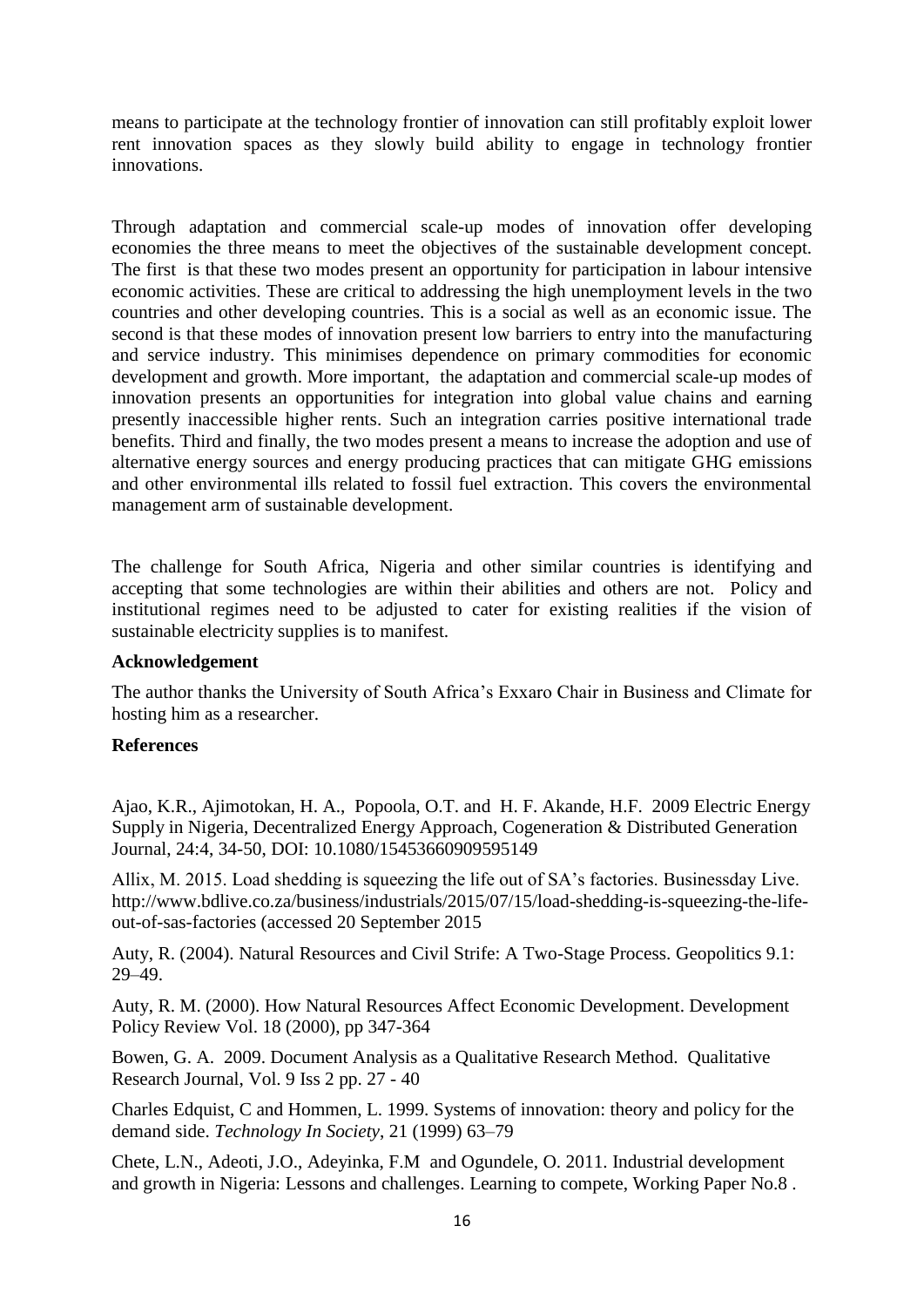Africa Growth Initiative at Brookings.

http://www.brookings.edu/~/media/Research/Files/Papers/2014/11/learning-tocompete/L2C\_WP8\_Chete-et-al.pdf?la=en (accessed 18 September 2015)

Cohen, W.E. and Levinthal, D.A. 1990. Absorptive Capacity: A New Perspective on Learning and Innovation. Administrative Science Quarterly, Vol. 35, No. 1, Special Issue: Technology, Organizations and Innovation (Mar., 1990), pp. 128-152

Dobbs, R., Fiorini, R, Leke, A., Seleiman, A., Thompson, F and Wright, D. 2014. Nigeria's renewal: Delivering inclusive growth in Africa's largest economy. Prepublication document. McKinsey Global Institute, May 2014

Eskom. No date. Kusile Project. http://www.eskom.co.za/Whatweredoing/NewBuild/Pages/Kusile\_Power\_Station.aspx (accessed 25 September 2015)

Federal Government of Nigeria. 2001. National Electric Power Policy (NEPP) of 2001. The Federal Ministry of Power.

Federal Government of Nigeria. 2005. Electric Power Sector Reform Act, 2005. http://www.power.gov.ng/download/Electric%20Power%20Sector%20Reform%20Act%202 005.pdf (accessed 10 September 2015)

Federal Government of Nigeria. 2010. Nigeria Vision 20:2020. The 1st NV20:2020 Medium Term Implementation Plan (2010 – 2013). Volume I: The vision and development priorities. http://www.africaportal.org/sites/default/files/Nigeria%20Vision%202020\_0.pdf/ (accessed 7 February 2014).

Federal Government of Nigeria. 2011. National adaptation strategy and plan of action on climate change for Nigeria (NASPA-CCN). Federal Ministry of Environment Special Climate Change Unit, prepared by the Building Nigeria's Response to Climate Change (BNRCC) Project. http://nigeriaclimatechange.org/naspa.pdf/ (accessed 10 February 2014)

Glazewski, J., Gilder, A. & Swanepoel, E. 2012. Carbon Capture and Storage (CCS): Towards a regulatory and legal regime in South Africa. Institute of Marine and Environmental Law (IMEL) and African Climate and Development Initiative (ACDI), University of Cape Town, Cape Town.

Government of South Africa. 2011. Department of Energy. Integrated Resource Plan for Electricity 2010-2030

Government of South Africa. 2011. New Growth Path: ACCORD 4. Green Economy Accord. Department of Economic Development

Government of South Africa. 2015. Industrial Policy Action Plan 2015, Economic Sectors, Employment and Infrastructure Development Cluster Ipap 2015/16 – 2017/18. The Department of Trade and Industry

Hartmann, A. and Linn, J.F. 2008. "Scaling Up: A Framework and Lessons For Development Effectiveness from Literature and Practice. Brookings Global Economy and Development.

Kumo, W. L., Omilola, B. and Minsat, A. 2015. South Africa 2014. African Economic Outlook.

http://www.africaneconomicoutlook.org/fileadmin/uploads/aeo/2015/CN\_data/CN\_Long\_EN /South\_Africa\_GB\_2015.pdf (accessed 17 September 2015).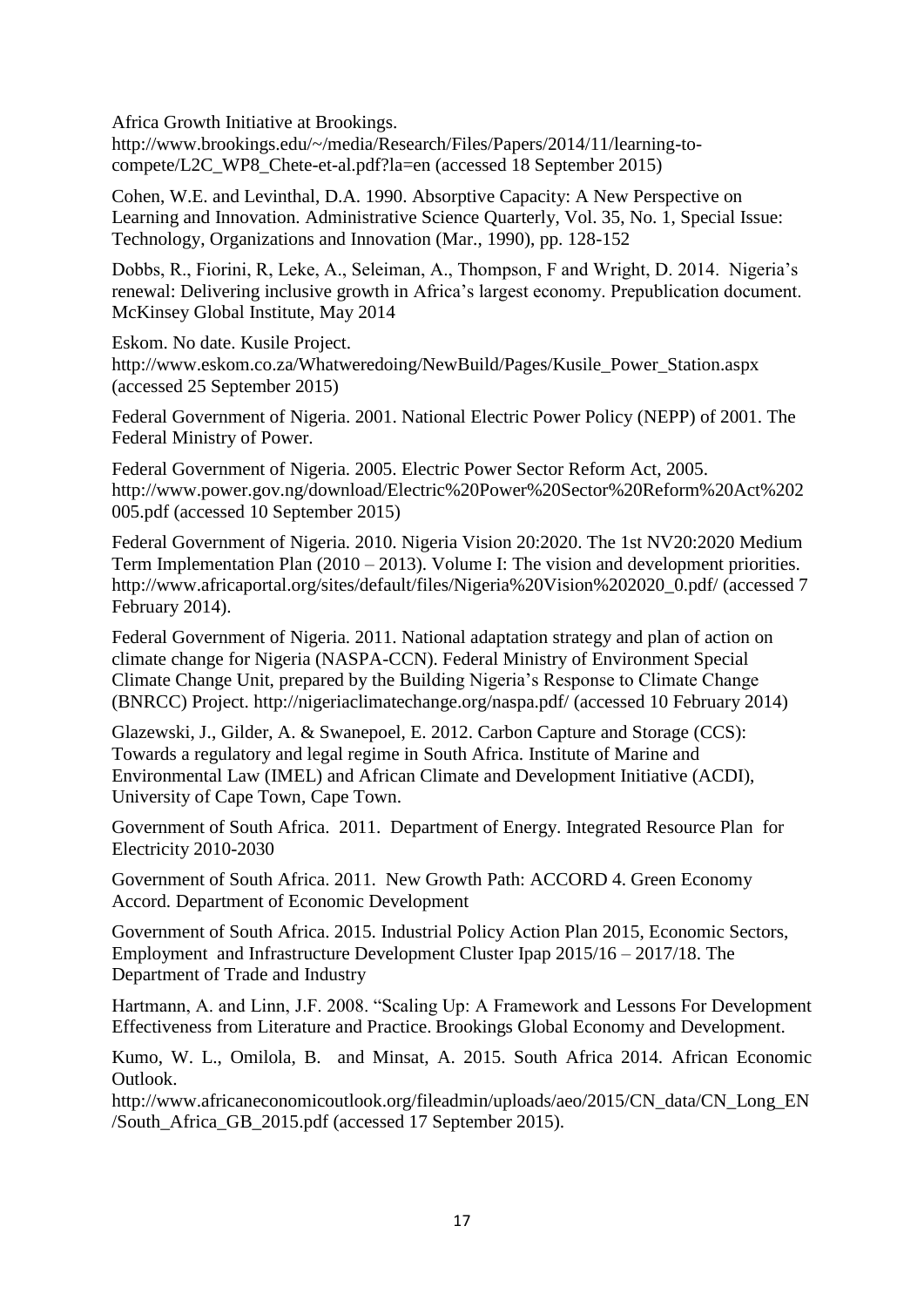Ley, K. Gaines, J. and Ghatikar, A. 2014. The Nigerian Energy Sector - an Overview with a Special Emphasis on Renewable Energy, Energy Efficiency and Rural Electrification November, 2014

Linn, J. F. 2012 Lessons on Scaling Up: Opportunities and Challenges for the Future. Scaling Up in Agriculture, Rural Development, and Nutrition. IFPRI: 19(20).

Melike E Bildirici, M.E., Bakirtas, T and Kayikci, F. 2012. Economic growth and electricity consumption: Auto regressive distributed lag analysis. Journal of Energy in Southern Africa, Vol 23, No 4, November 2012, pp 29-45.

National Planning Commission. 2011. National Development Plan: Vision 2030. http://

Ohunakin, O.S. 2010. Energy Utilization and Renewable Energy Sources in Nigeria. Journal of Engineering and Applied Sciences, 5(2)-171-177

Ologundudu, M.M. 2014. The Epileptic Nature of Electricity Supply and its consequences on Industrial and Economic Performance in Nigeria, Global Journal of Researches in Engineering: J General Engineering Volume 14 Issue 4 Version 1.0 Year 2014

Omoju, O. 2014. The Future of Nigeria's Power Sector Post-reform. Eight reasons the 'Power Sector Reform Roadmap' may not be enough. Lindau Nobel Laureate Meetings http://www.lindau-nobel.org/the-future-of-nigerias-power-sector-post-reform/ (accessed 19 September 2014)

Pan−African Research and Investment Services, 2012. Manufacturing Bulletin Quarterly Review Second Quarter 2012.

Plan%20Vision%202030%20-lo-res.pdf./ (accessed 9 February 2014).

Radetzki, M. (2006). The Anatomy if Three Commodity Booms. *Resource Policy* 31 (2006) , pp 56-64.

Ryan, B. 2014. Coal reserves study gives lie to Eskom supply scare. BusinessDay Live. http://www.bdlive.co.za/business/mining/2014/04/17/coal-reserves-study-gives-lie-to-eskomsupply-scare (accessed 19 September 2015)

Sachs, J.D. and Warner, A.M. (1995). Natural resource abundance and economic growth. NBER Working Paper, No.5398.

Sachs, J.D. and Warner, A.M. (1997). Natural resource abundance and economic growth. Center for International Development and Harvard Institute for International Development, Harvard University, Cambridge MA.

Sagara, A.D. and van der Zwaan, B. 2006.Technological innovation in the energy sector: R&D, deployment,and learning-by-doing, Energy Policy 34 (2006) 2601–2608

Stum, J. 2009. Kirton's Adaption-Innovation Theory: Managing Cognitive Styles in Times of Diversity and Change, Emerging Leadership Journeys, Vol. 2 Iss. 1, 2009, pp. 66-78.

The Economist. 2015. African economic growth. The twilight of the resource curse? http://www.economist.com/news/middle-east-and-africa/21638141-africas-growth-beingpowered-things-other-commodities-twilight (accessed 25 August 2015).

Trollip, H., Butler, A., Burton, J., Caetano, T., Godinho, C. 2014. Energy Security in South Africa. Cape Town, MAPS

Troy Lorde, T., Waithe, K. and Francis, B. 2010. The importance of electrical energy for economic growth in Barbados. *Energy Economics*, 32 (2010) 1411–1420